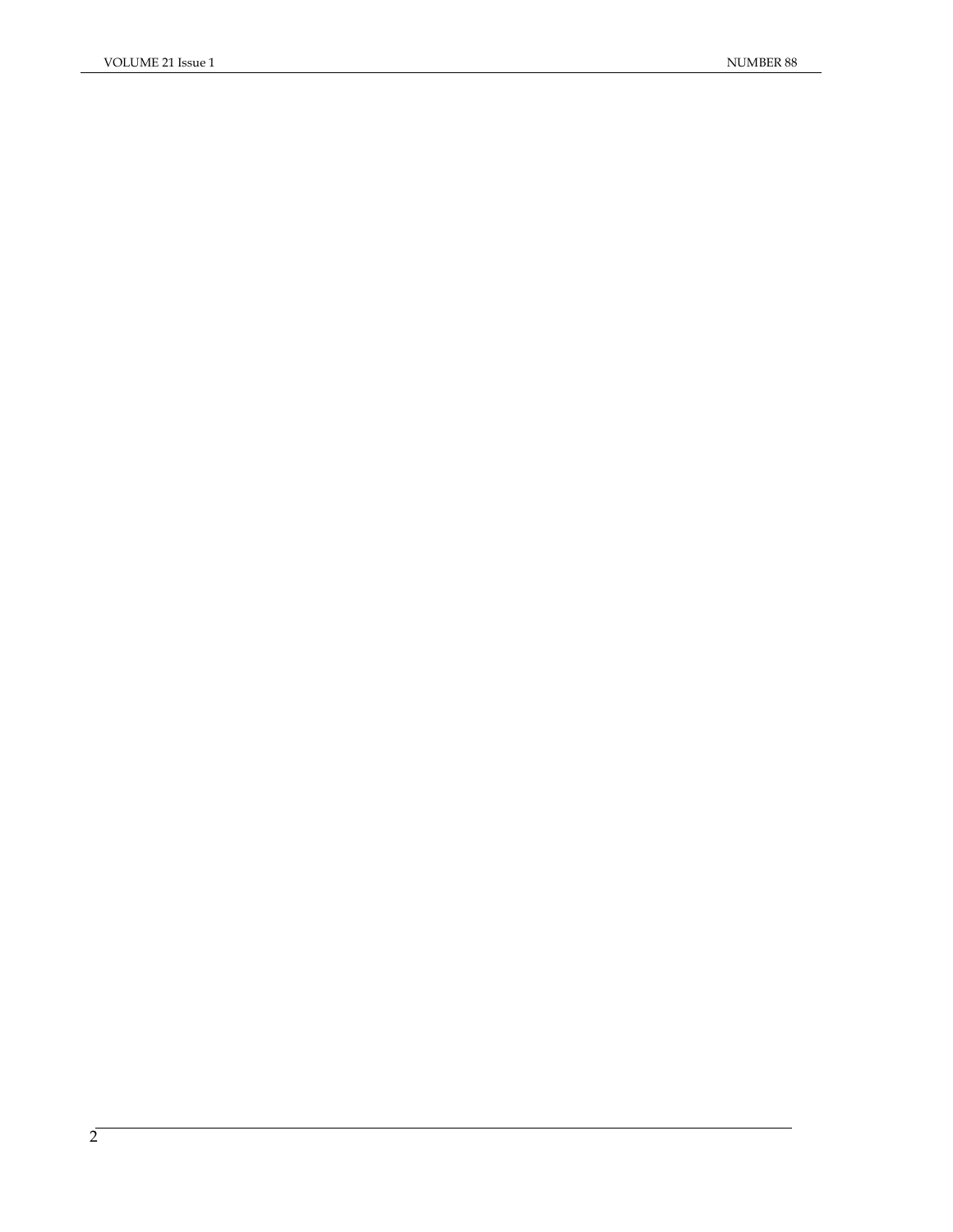# **OFFICERS' CORNER** Muriel Brideau, CCCC Treasurer

Good day friends and Cursillistas,

As I write this, we are well into Lent, and I can only hope and pray that you are making the most of this time towards the preparation for Easter. I do appreciate this season in our church year which offers me a time to reflect and attempt to make healthier and more lifegiving choices. The word that has come up a lot for me is "self-restraint" – most likely because it is what I require and need to practice more regularly and consistently. God is offering freedom from; so that I may better enjoy freedom to… To do what? Freedom to be more present and aware, to be of service, to indeed be more fully alive – what we are all called to and that I cannot be if I am slave to my devices, to a T.V. program(s), videos, games, name your distraction or poison. Lent has never been a sad time for me but rather an opportunity for great possibilities and certainly if I do not fight that which needs the most transformation within myself. A work in progress to be sure. It is similar to the joy of spring with the days that are lengthening, and we know the flowering of change is nearer each day. The seed planted will be transformed to a plant and continue onto its new life and growth and that too is what I seek as I nourish my soil during lent. I offer continued prayers for all of you during this Lenten season so that we may all rise just a little more for Easter. Our cover on this issue depicts the reality of the culmination of our journey through Lent and the Passion. The empty tomb and cross assure us that he is risen, he is alive, he walks with us.

I truly hope that you are all aware by now of our National School of Leaders that occurs monthly. (Next one is April 2nd with our Mallorcan friend Juan Aumatell) We have to admit that Covid has not been all bad since it has given us occasion to gather all across Canada via Zoom. Firstly, you must know that all Cursillistas are invited and welcomed to attend, and always feel free to do so. We hope this information is reaching all our Canadian Cursillistas, via their lay directors and representatives. And if you happen to have missed some or all, not to worry, you can jump back in at any time. No one is keeping score and the welcome mat is always out. We have come together in friendship to deepen our understanding of the Cursillo charism, and we are presently covering the Ten Topics of the First Conversations of Cala Figuera. It may be my second or third reading of this valuable resource but there is always something to be gleaned as we hear and listen one another into deeper understanding of the gifts of the Holy Spirit as passed on through our most dedicated and convicted founder, Eduardo Bonnín. Do contact the resource center [ccccresource2@gmail.com](about:blank) if you want to be included in the emails or for your questions pertaining to the Cursillo Movement.

Your Officers Group meets monthly as well via Zoom where the friendships are solidified and deepened as we continue our study of the charism and share our moments most aware prior to getting down to the work. We are looking towards meeting in person in the near future to get busy and to also invite all of you to be that Christian community for one another and to delve into Cursillo as a way of life. For the participants in your Officers group, it is our primary apostolate; not because it is a must (even though it is preferable) but mostly we know what value it gives to our action, our choices and how to be. We can come to know more about this topic of "Criterion" at the next NSOL. For me it is not so much knowing by heart as it is wanting to know and to love whole-heartedly.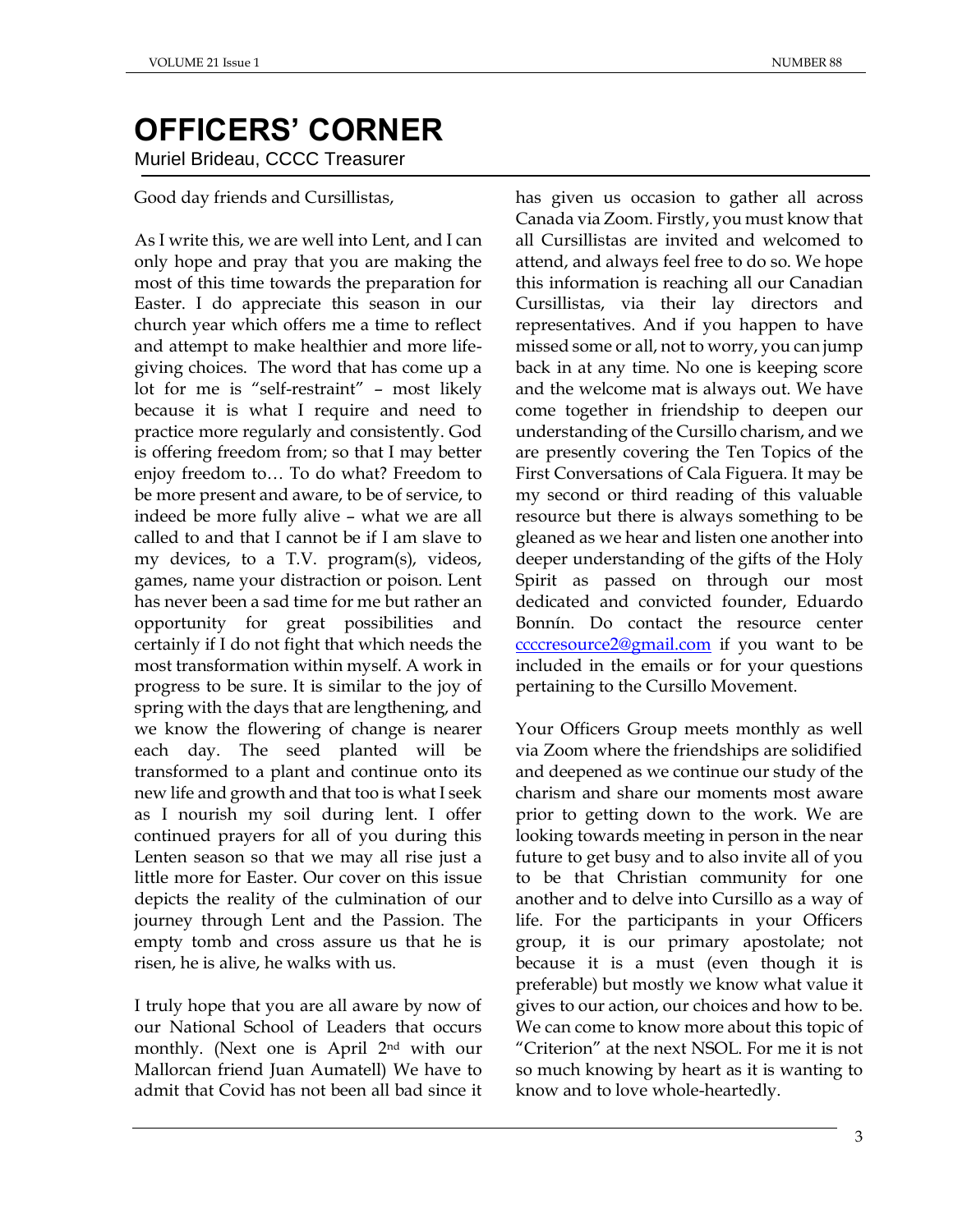We want to give thanks to a few people who have stepped into positions that were needed as well as express our gratitude to Father Bud Gallant, for all his previous participation and spiritual input for our group. We would like to wish him well and be assured of our continued prayers in his multiple commitments in his lovely home province of PEI. Archbishop Pettipas of the Archdiocese of Grouard McLennan, has graciously agreed to act as Spiritual Advisor to the CCCC. Archbishop Pettipas attends almost every session of the NSOL, for which are most grateful. Reino Pitkanen has accepted to be the temporary representative for Atlantic Canada in order that we may keep the lines of communication open with all our most easterly Cursillistas. Two of our group were invited to give presentations to two diocesan movements and an NACG workshop. Allan Forsberg, our Western Region Officer spoke via Zoom to the Ottawa secretariat and also, participated at the bi-annual meeting of the CCCB and Lay Movements and Lay Associations. A presentation from this event,

given by Sister Nuala Kenney, was published in the previous edition of Fully Alive. Sheelagh was asked to do a presentation to the Oakland, California School of Leaders, also via Zoom, speaking of her personal knowledge of Eduardo Bonnin and a brief history of the movement.

Well friends, with the three encounters, group reunion, ultreyas, SOL, the essence and mentality of Cursillo, this movement has everything we need to deepen our faith and say yes to Jesus who says, "Come follow me". I am attempting to use that as my North Star and to be sure, frequently falling short this lent but perseverance and conviction do remain key and ongoing commitment to it with the help of good friends and I will forever keep it on my 'to do' list. Continued prayers for all of you as you attempt to follow your North Star and that which you value and consider essential and a top priority.

Ultreya!!

\*\*\*\*\*\*\*\*\*\*\*\*\*\*\*\*\*\*\*\*\*\*\*\*\*\*\*\*\*\*\*\*\*\*\*\*\*\*\*\*\*\*\*\*\*\*\*\*\*\*\*\*\*\*\*\*\*\*\*\*\*\*\*\*\*\*\*\*\*\*\*\*\*\*\*\*\*\*\*\*\*\*\*\*\*\*\*\*\*\*\*\*\*\*\*\*\*\*\*\*\*\*\*\*\*\*\*\*\*

# **CURSILLO PRAYER LINE**



Let us help one another lighten our burdens and what better way than to join regularly in prayer for one another. The Cursillo prayer line has been established especially for this and we want to encourage the greatest number of people to benefit from it. When we have occasions to pray in gratitude for the many blessings, we gladly share this and multiply our joy. We want to also care for one another through all occasions of life, to erase worry, lighten the burden, be a presence in hardship, to share with God's people who are in need. As a community, united, we want to look ahead in faith, and unwavering trust that God is indeed by our side in every battle, and we are strengthened by the faith and confidence of all his people.

**Become a member of the prayer line by contacting Yvonne, [cursilloprayerline@gmail.com](about:blank)**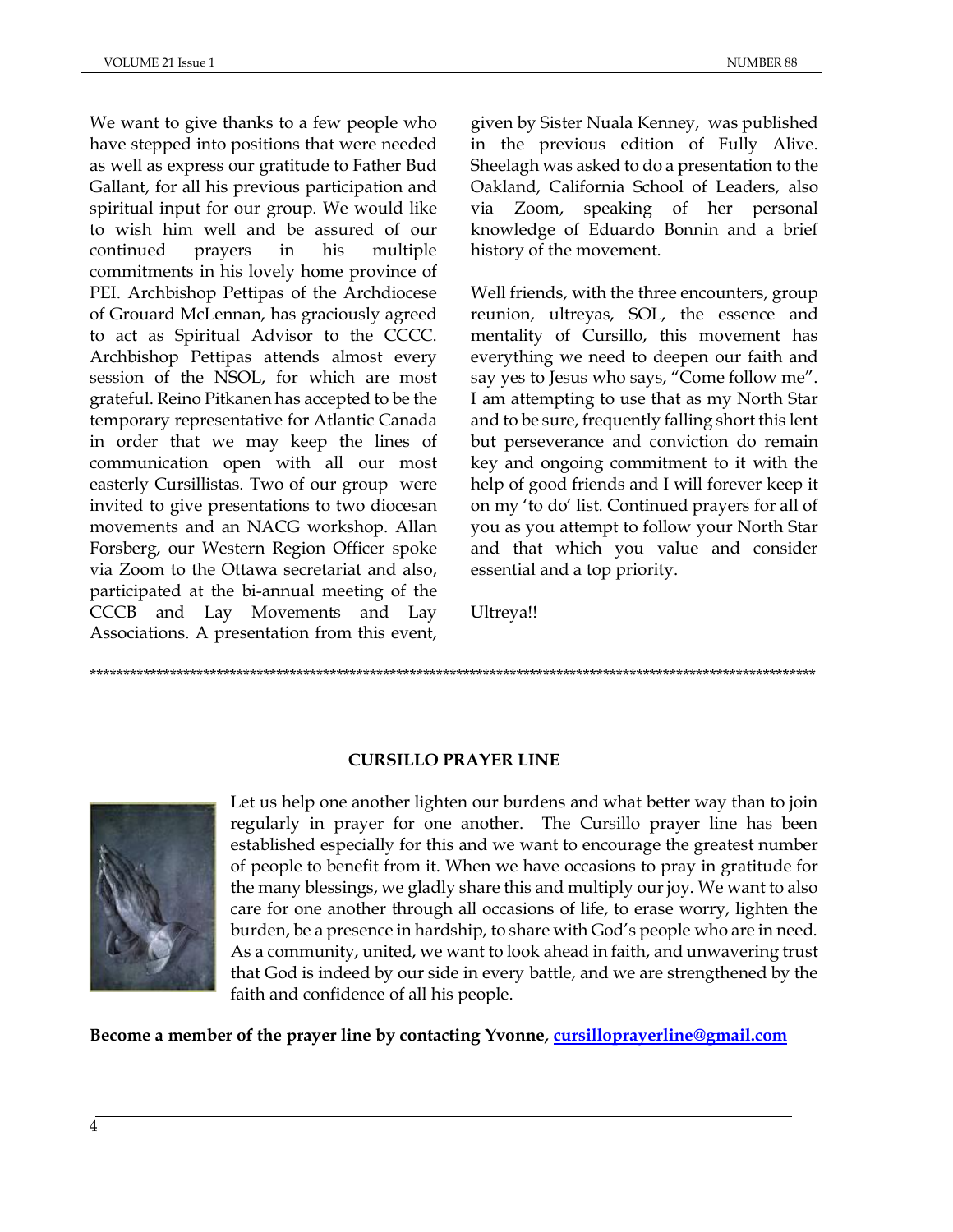

# **MATTERS SPIRITUAL**

# Rollo given by Father Ed Ehrer C.Ss.R., at the Grande Prairie Ultreya

# I'd like to begin with a scriptural passage taken from the gospel of Luke:

*When Jesus came to Nazareth, where he had been brought up, he went to the synagogue on the Sabbath day, as was his custom. He stood up to read and the scroll of the prophet Isaiah was given to him. He unrolled the scroll and found the place where it was written: "The spirit of the Lord is upon me, because he has anointed me to bring good news to the poor. He has sent me to proclaim release to the captives and recovery of sight to the blind, to let the oppressed go free, to proclaim the year of the Lord's favor." And he rolled up the scroll, gave it back to the attendant, and sat down. The eyes of all in the synagogue were fixed on him. Then he began to say to them, "Today this scripture has been fulfilled in your hearing."*

This passage should sound familiar – it was the gospel for the past Sunday and Fr. Leo preached quite eloquently about this very significant event in the life of Christ. Here our Lord is at the beginning of his earthly ministry; so, he reads this passage from Isaiah to announce to the world what his mission is all about – bringing the good news to the poor, to announce liberty to captives. Really and truly, this is the mission statement of Jesus.

This mission statement also resonated in the heart of a young Neapolitan nobleman by the name of Alphonso di Liguori back in 1732. So much so, that Alphonsus embraced this mission of Christ as his own and set about building a community of men who would share in this mission. That community would eventually become the Congregation of the Most Holy Redeemer, otherwise known as the Redemptorists. Years later, this passage has also come to resonate in my own heart, because it expresses my own approach to mission – To see the gospel as Good News and to make it known to others.

As with any vocation story, mine has its share of ups and downs. Thankfully, there are more ups than downs, although the downs can also be instructive. Since ordination, most of my Redemptorist life has been spent in parish work, which I love. But a couple of years ago, I was asked to be the director of novices for the North American Redemptorists. Novitiate is a yearlong retreat for young men aspiring to become a Redemptorist; at the end of the year, they would profess religious vows, typical of members of religious orders. The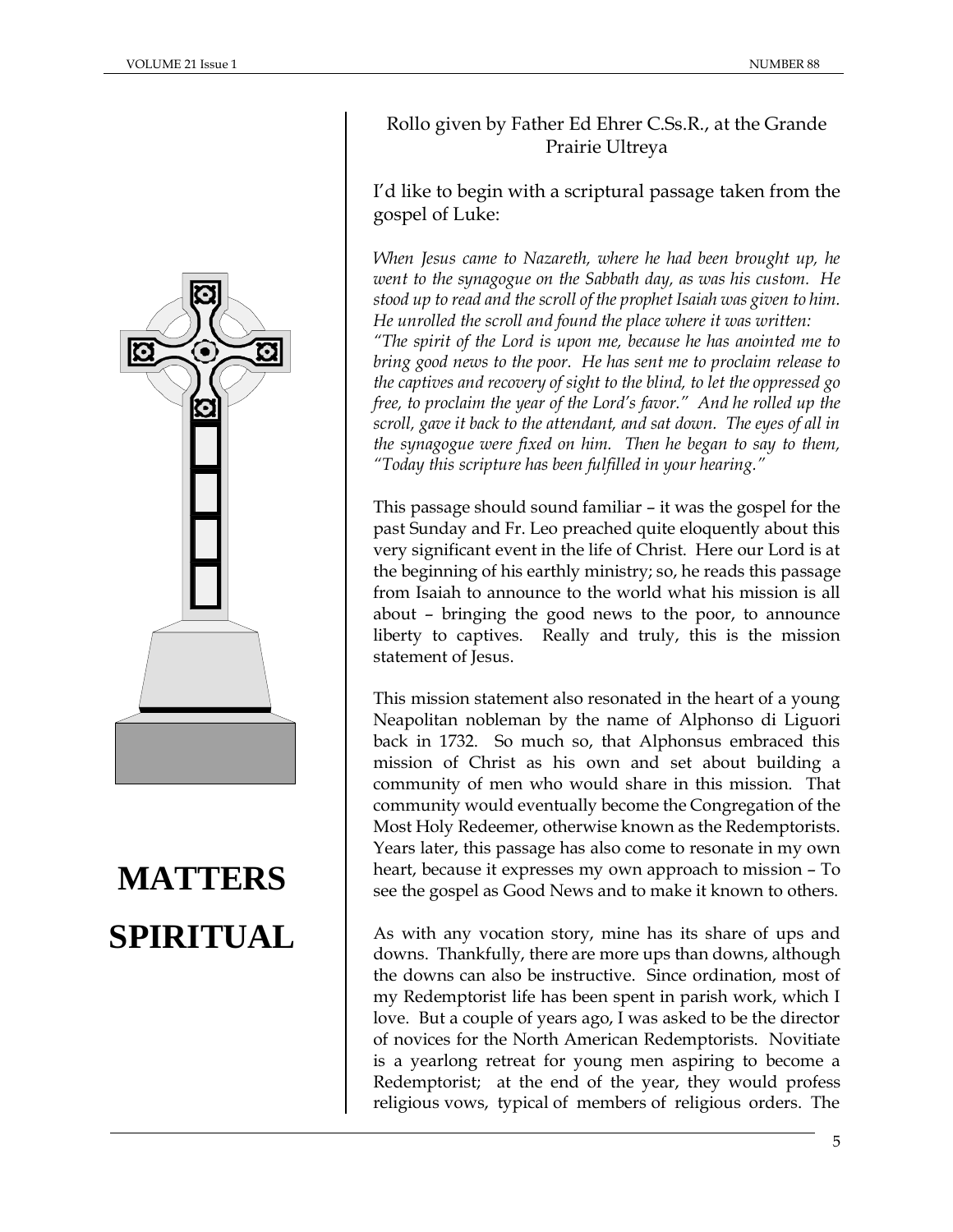new appointment meant a move to the town of Lima, Ohio.

Let me tell you something about Lima, Ohio – it's kind of like Grande Prairie, Alberta, except with corn! It's surrounded by farmland, has a college, and many people work in the oil and gas industry. It even has a Tim Horton's. But that's where the similarities end – it is quintessentially an American town and the 2020 US election loomed large on the horizon while I was there.

Of course, setting up a new program had its share of challenges; in particular, very few resources for speakers or conferences. But we managed to keep things interesting for the novices and I think we did a good job – the five novices under our care all

professed vows at the end of the year. But the year came at a personal cost for me. Even though it was a Redemptorist community, it was not a community that I knew. The parish and Redemptorist confreres were friendly but there was no emotional support, and I felt a bit isolated and alone.

And then Covid hit! Beginning the pandemic in the US was a surreal



experience, to say the least. Borders closed, lockdowns were put in place, Masses shifted to live streaming and parish life ground to a halt. At first, we naively thought, "Well, novitiate is an inhouse thing anyway," and in many ways the program ran as planned, although we were frequently scrambling to adapt (e.g., our year-end retreat turned to an on-line version at the last minute).

As we settled into the lockdown, the isolation became more intense, and I was aware that depression was creeping into my life. I had struggled with depression in the past, and during this year, there were times I was feeling quite low. The only advice I seemed to get from my superiors was, "Hang in there."

## *Community*

My lifeline proved to be my computer and the link to my support-system back in Canada. Now, full disclosure: Before all this, I was never a big fan of FaceTime or Zoom – I always felt selfconscious and awkward. And even today I still feel selfconscious and awkward. So I shyly got connected with family and friends electronically and found my lifeline. And so, on a regular basis, I'd sit down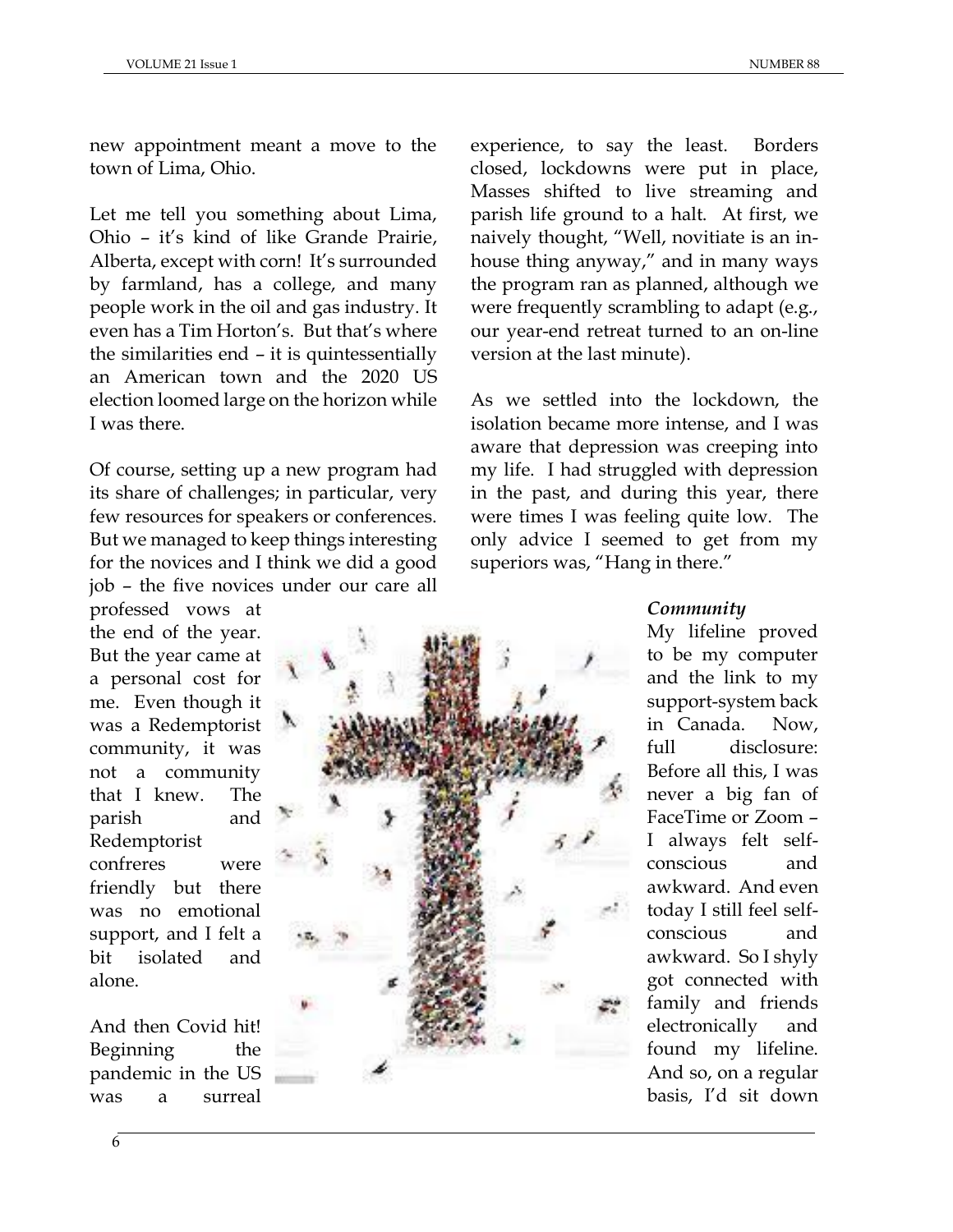with them, usually with a cup of coffee in my hand, and I'd join them for breakfast or brunch.

Community is such an important part of our faith, something I learned through the Cursillo Movement. Cursillo certainly expanded my sense of Church and community. At certain times, the faith community is there to strengthen me when I am in doubt or struggling; at other times, I am there to strengthen my brothers and sisters when they are struggling. It may be offering a word of encouragement. Or a question, "Do you want to talk?" Just by being present, we can help one another when we're dealing with something. You never know the impact you have on others. When the program ended in July of 2020, I packed up and returned to Toronto. I literally shed a tear as I crossed the border into Canada.

central to our faith life, the Sacraments, can't be done on-line. One Catholic media person used a word to describe where many parishes are today: *inertia* – the property of an object at rest to remain at rest without the addition of an external force. This is when the gears started turning in my mind, about what that external force might be. If making disciples is the role of the Church, what's the best way to do it?

Again, looking at my Cursillo experience, it was the power of one-on-one evangelization that came to mind. Going back to my first Cursillo weekend and the times I was on team, it was often the conversations during the breaks that "God moments" appeared. Although I've done back-up talks and been a spiritual director many times, my most joyful experience was working in the kitchen. Chopping vegetables, setting the table, doing dishes, all for the Kingdom of God! Often, it's in

# *One–on-One*

Back in Toronto, I started thinking about what's going to happen post-pandemic. Everyone was having to readjust their priorities, whether in their workplace, or in their affiliation with various institutions. The Church took a major hit, for obvious reasons – as a faith community, we rely on

in-person gatherings. Yes, it's true we rolled with the punches, and as I mentioned before, Zoom and FaceTime were useful tools. But something that is

informal encounters that we can bring the good news to others.

The group reunion is a perfect example of this. This is actually the model that I have in mind

to kick-start the parish to a more active one. Small Christian communities might offer a way back to a more vibrant community.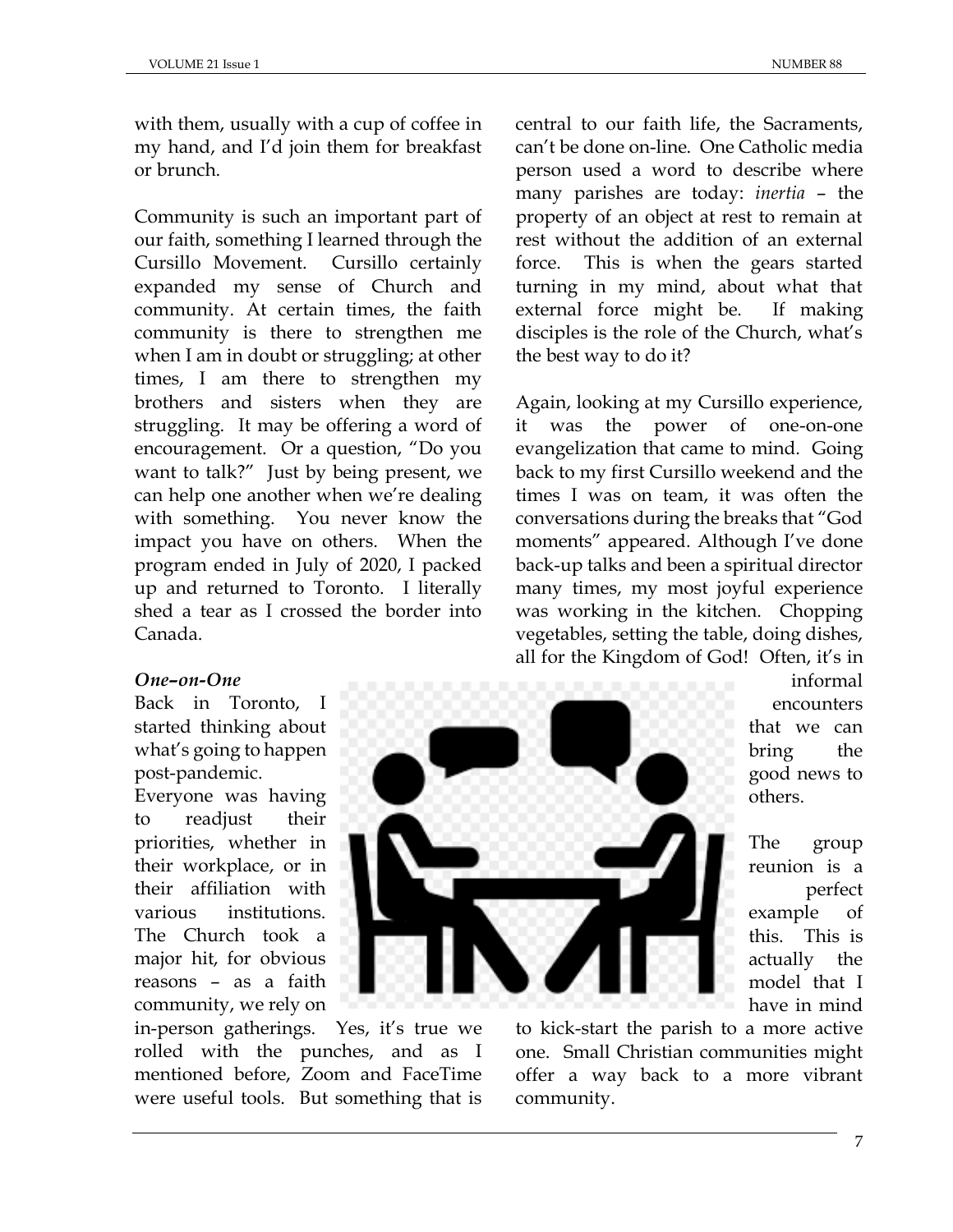# *Discernment*

Another recurrent theme in my life pops up regularly and that's discernment – trying to figure out where God is calling me. Early on, it was a real struggle. My prayer was usually, "O God, tell me what to do." But through others I learned a little something about understanding the will of God, and these insights have really helped me in the last couple of years.

The first is, God leads by attraction. God is so respectful of our freedom, that he allows us to find ways to use our gifts and talents for building the kingdom of God. I have often joked that God is truly Jewish because he answers a question with a is something you work out with God." God doesn't want unwilling servants; he doesn't want to drag us into mission kicking and screaming. God's call is really a question, "How will you use your gifts and talents to build up the kingdom of God?"

Another confrere, Fr. Remi Hebert, had a great insight on God's call. As a vocation director, he would often talk to young people about making important life choices, and the discussion inevitably turned to discerning God's will. He told them that it's not so much a matter of 'God's will,' as it is, 'will God?' As in, "Will God accompany me in this direction

question – So to the question, "What do you want me to do?" God answers, "What do YOU want to do?"

The second thing that I learned is that discernment comes out of a dialogue – a dialogue



in my life?" "Will God be my constant companion as I head down this road?" Again, it speaks of God's respect for our freedom. In whatever way we choose in our lives, we have to find ways to serve the Lord and others. We all receive a universal call

with God, with my Redemptorist brothers, with friends and family, with the world. Again, it is a sign of God's respect for us that we engage in a conversation.

Many years ago, one of my Redemptorist confreres would often say, "Your pathway

to build the kingdom of God. How we respond is something we must discover and discern with the help of God, and the occasional nudge for good measure.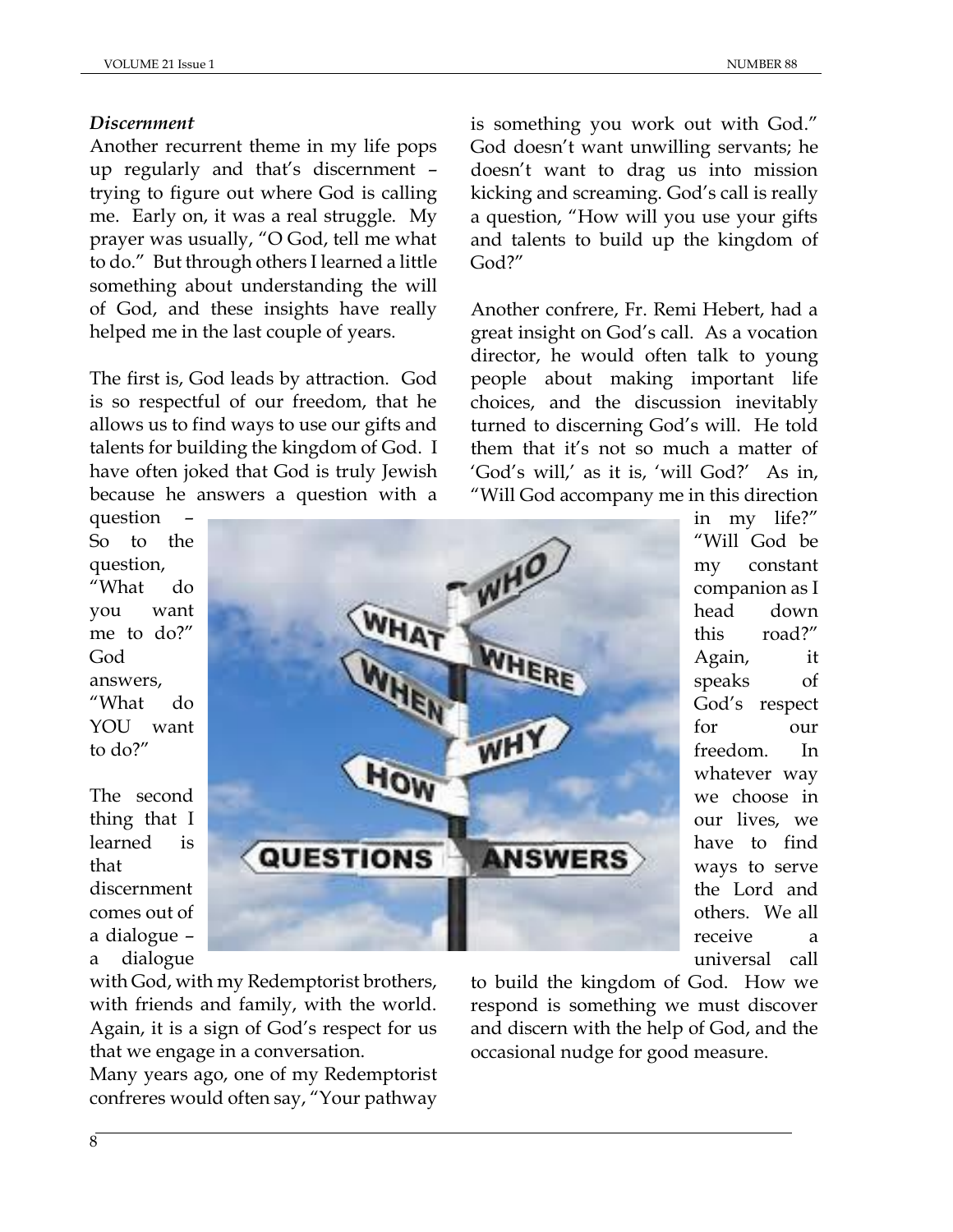

**Q.** We are receiving comments from various places about the much smaller teams that the Step by Step Rectors manual recommends are to be used for Cursillos.

**A.** The Step-by-Step Rector's Guide gives a clear explanation of this question. There are several movements in Canada who have begun to use the Step by Step guide in its entirety, with great success. This includes adopting the practice of reducing the size of the teams. The ideal is to have one team leader for each table group and to eliminate the use of extra people providing music, acting as sacristan etc. The guide itself is self explanatory once the effort is made to study it with an open mind. The rationale for using smaller teams has been validated by those movements which have used it to present the Three Day Cursillo.

What is apparent and is universally confirmed, is that the Cursillo leaders have found that the new Cursillistas leave their Cursillo with a clearer grasp of the message of the rollos and a greater commitment to participating in the fourth day of group reunion and ultreya. The leaders express amazement at the fact that by following the Step by Step, there is more time for the corridor work which is essential to achieving the purpose of the Cursillo. The leaders and the new Cursillistas really get to know each other and in so doing, the new Cursillistas are eager to hear the message of the third day which is intended to turn the focus from the weekend to the world. The third day should build to a crescendo, filling the Cursillistas with a desire to go back to their environments and to share there, what they have found. In the Total Security rollo they hear about group reunion and ultreya, and the message of these rollos presents the idea that their apostolic restlessness will not lead to a journey that they will need to take alone, there is a community of Cursillistas who will be there to support them, to help them persevere.

Too often we hear how exhausting a Cursillo can be. If this is true, it is little wonder that the important message of the third day is lost and, in many instances, the participants have already shifted into 'going home' mode.

The Cursillo is held so that the Cursillistas can make three important encounters: with self, Christ, and others. The first two encounters are understood, although perhaps not easy, but the third encounter, that with others, is very often misunderstood. The 'others' are not just the friends that are made at the Cursillo, they are mainly, or they may also be, the friends, as yet unknown, waiting to be found, in the environments from which we come. The Cursillo three days begins the process of becoming apostles for Christ, in the world, in those very environments, using the method of friendship. The purpose of the Cursillo itself, begins with self, but the culmination of that purpose, is to bring the Good News that God loves us, to all.

If the overloaded activity of the weekend has exhausted the Cursillistas, they will not understand the meaning of the encounter with others as fully as is intended. We, therefore, should not be surprised if they totally miss the message of the third day in its fullness, if they don't hear that group reunion and ultreya really do offer them *total security* in their fourth day. This results in disappointment among the veteran Cursillistas who do not see the new Cursillistas eager to begin a group reunion or be present at the ultreya, and even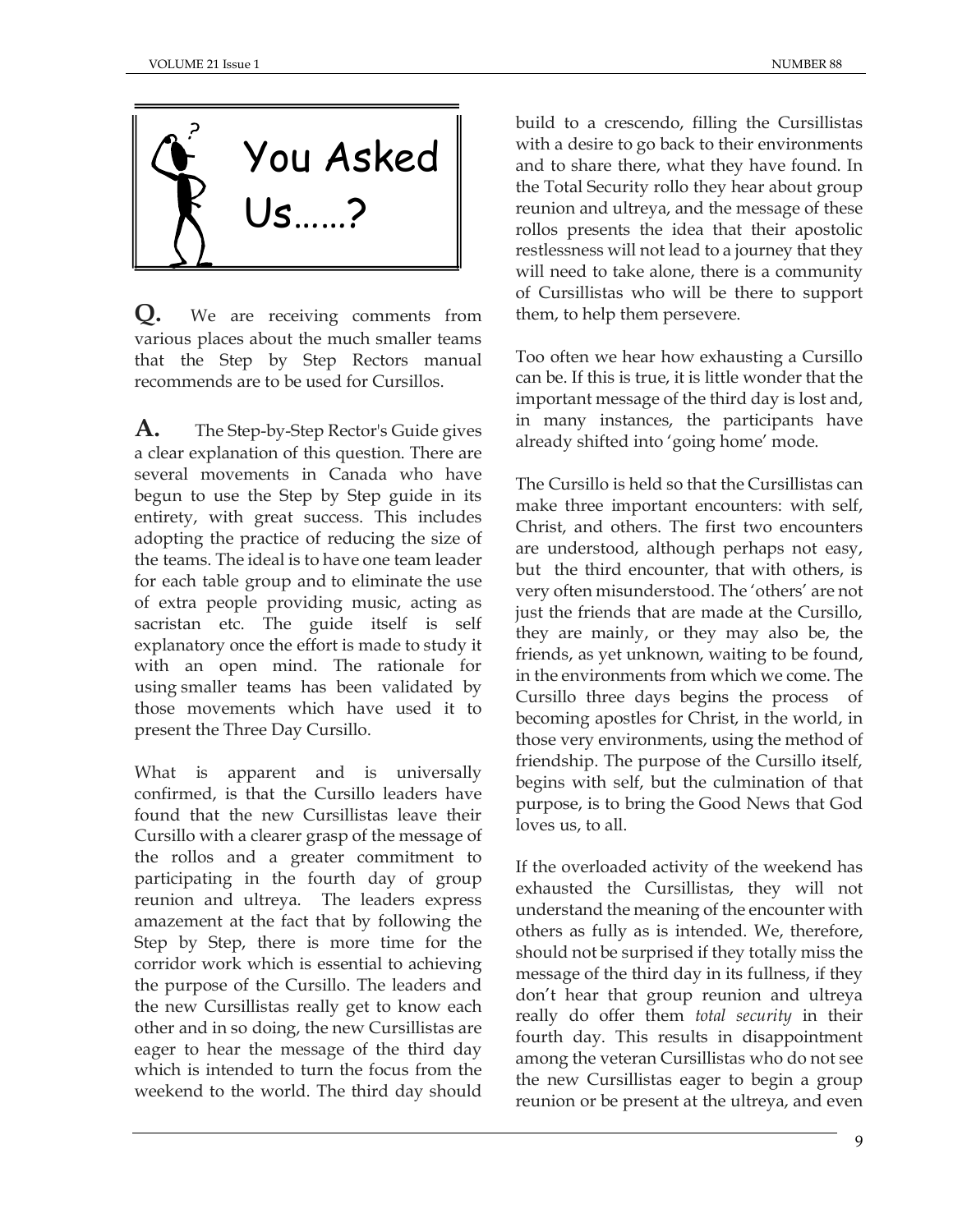greater disappointment in the new Cursillistas. Many do experience a zeal to actually become an apostle, but very often the so important message of the third day, is not heard. The purpose of the Cursillo is not to form leaders for the church, its purpose is to send the new Cursillistas as apostles into the world.

Most movements have traditionally held an actual group reunion as part of the Total Security rollo. Rather than forming a reunion within their table groups, the Step by Step explains that ideally, the groups should actually consist of those who live in the same area or share an environment, who live in close enough proximity to each other to enable them to actually continue that group reunion in their fourth day. If there are Cursillistas present for whom there is no other Cursillista from their area, then the leaders invite one or more Cursillistas from the ultreya that the new Cursillista will be attending, and they join the Cursillo to make group reunion with that person. The caution is that only as many as needed should be invited, no more than three, and absolutely only for the Total Security rollo, leaving immediately afterwards. This initiative and the much-simplified Cursillo, outlined in the Step by Step addresses the aforementioned problem.

Initially, it may seem daunting to have as few as one Rector and three team leaders on a Cursillo; how do you present 11 rollos with so few rollistas? The Rector and 2 team leaders give 3 rollos each and 1 team leader gives 2, or some combination of that. Those who have followed the Step by Step have not found it to be a problem, partly because the rollos are more succinct, more to the point. However, it must be emphasized that it is essential to have an active School of Leaders. The team leaders are selected from among those who attend the school and the ultreya and it is at the school that the Cursillo rollos are studied so anyone

selected to be a team member is already familiar with the rollo and is prepared.

As stated above, the normal makeup of a team is the rector and three team leaders. This changes of course if there a too few new Cursillistas, or more than usual. The ideal number for new Cursillistas making the Cursillo is between 20 and 24. All team members sit at tables, with the exception of the rector and the spiritual advisor. The ideal ratio is one team leader for every seven new Cursillistas. If there are fewer new Cursillistas, naturally there would be fewer tables, so the number of team leaders is reduced. It is vitally important to maintain the proper dynamic at the tables, not overpowering the new Cursillistas. A crucial point to realize is that the work at the tables must be done by the new Cursillistas, the team leader is there to quietly support, not to direct in any way. If the new Cursillistas do not give themselves to the process, taking ownership of the task at hand, they do not gain all the benefits that the Cursillo has to offer. At the beginning of the Cursillo, all are asked to give three things: enthusiasm, dedication, and a spirit of love. This is what the request refers to; what the Cursillistas will get from the Cursillo is in direct relation to the effort that they put in.

We should eliminate the idea that going as a Cursillo team member is a reward for Cursillistas, or an opportunity to boost the spirit. It is also inadvisable for team members to be closely associated with any of the new Cursillistas. The rationale for this is simply that the Cursillistas must be free to be themselves, to respond naturally, not having to be concerned that someone they know well may be observing their reactions, thus causing them to perhaps respond and react in a manner in which they think would be expected of them, rather than being free to be themselves; the encounter with self can be very profound and having an audience is not desired. By the same token, for a team member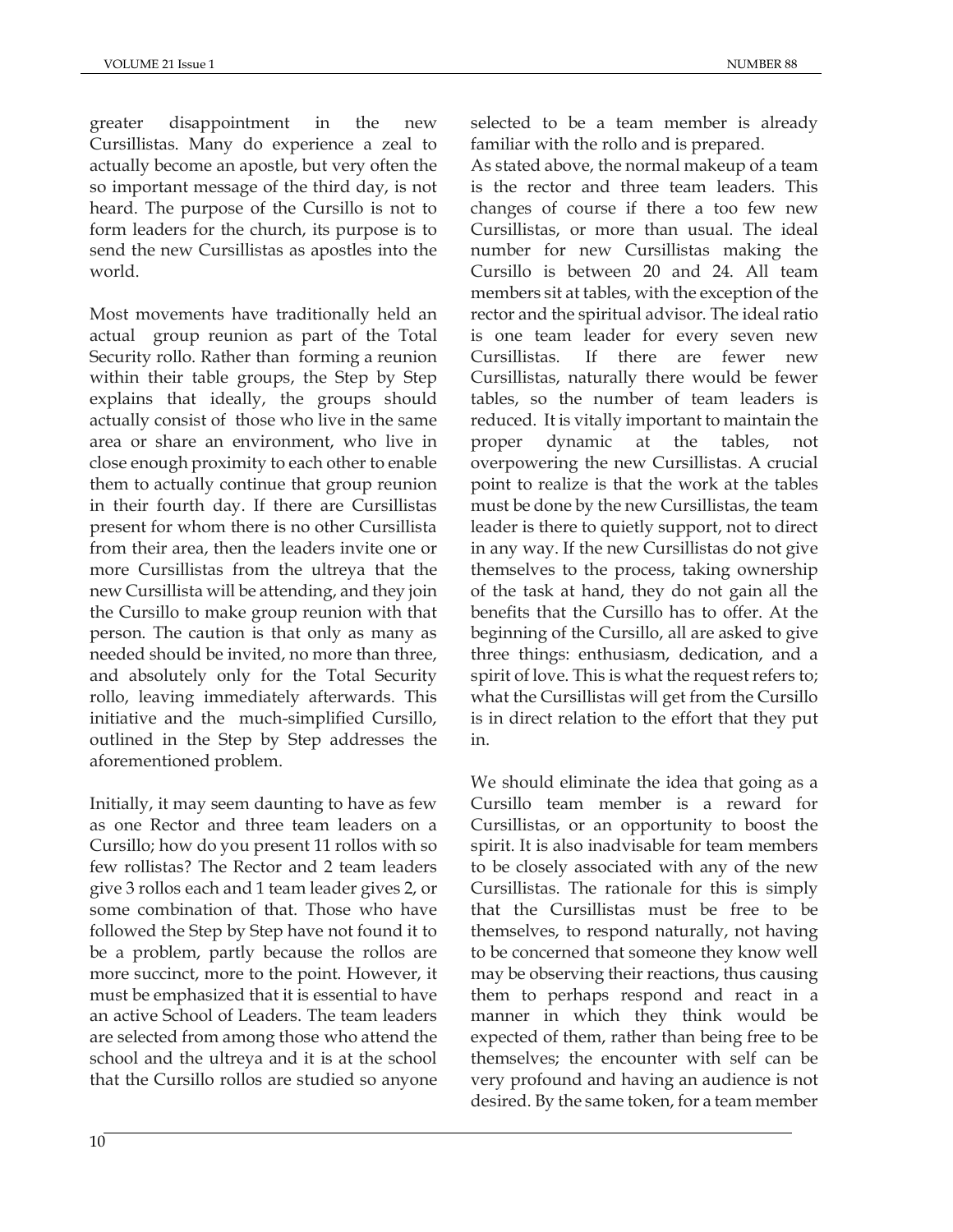to have a close family member or friend among the new Cursillistas may be distracting, constantly watching to ensure that the one in question is responding as they would wish. This detracts from the table group to which the team leader has been assigned.

Team members should be those who strive to live in Grace. A good rollista is willing to communicate through the rollos, their life,

**CANADIAN CONFERENCE OF CATHOLIC CURSILLOS** 

THE THREE DAY CURSILLO

**STEP BY STEP RECTOR'S GUIDE June 2019** 

what they live, what it costs them when it is not lived and how it hurts them not to live it. This is done using anecdotes or by using the anecdotal stories in the Step by Step. It is also important to have an acceptable knowledge of how the Cursillo unfolds, what the purpose and the aim and of each activity really is.

#### Being a team

member does not begin on Thursday night of the Cursillo, it should have started back in the pre-cursillo. The team member is willing to befriend as many new ones as possible in the pre-cursillo, and at the three days and to journey with them into the post-cursillo, the 4th Day. They are those who are convinced that Cursillo is the best way to continue to affirm that God in Christ loves us through friendship.

That being said, the number of Cursillo team members at the beginning of the Cursillo Movement in 1944 can be clearly seen, a rector

and 2 leaders for 14 candidates. Of course, this example, seen with common sense, may need to be adapted to our own reality. How prepared are the leaders to work in this way? However, it is the ideal towards which we strive. The success of the three-day Cursillo is closely tied to the School of Leaders and the ultreya.

One thing that can be done is to review the

positions held by the team members. Over time, positions have been added, thus adding members; in a simplified Cursillo, the rollista/team leaders, are more than able to fulfill the necessary tasks.

So many Cursillo movements struggle because the focus of their movement is 'the weekend' which is only one of the three phases of the method, and in Eduardo's thinking, the least important. A Cursillo should not be held to attempt to rejuvenate a languishing movement, or to bring back Cursillistas who have dropped out of sight. The

whole purpose of planning and holding a Cursillo is to bring people from where they are, to where they could be; as it states in the front of our Pilgrims Guide, on that great pilgrimage back to the Father, bringing our brothers and sisters with us. And all this is done through friendship, working as if it all depends on us, and praying as if it all depends on God.

As stated at the beginning, serving on a Cursillo team "is not a reward", it is a service to Christ, and this should be done with humility, efficiency, and love.

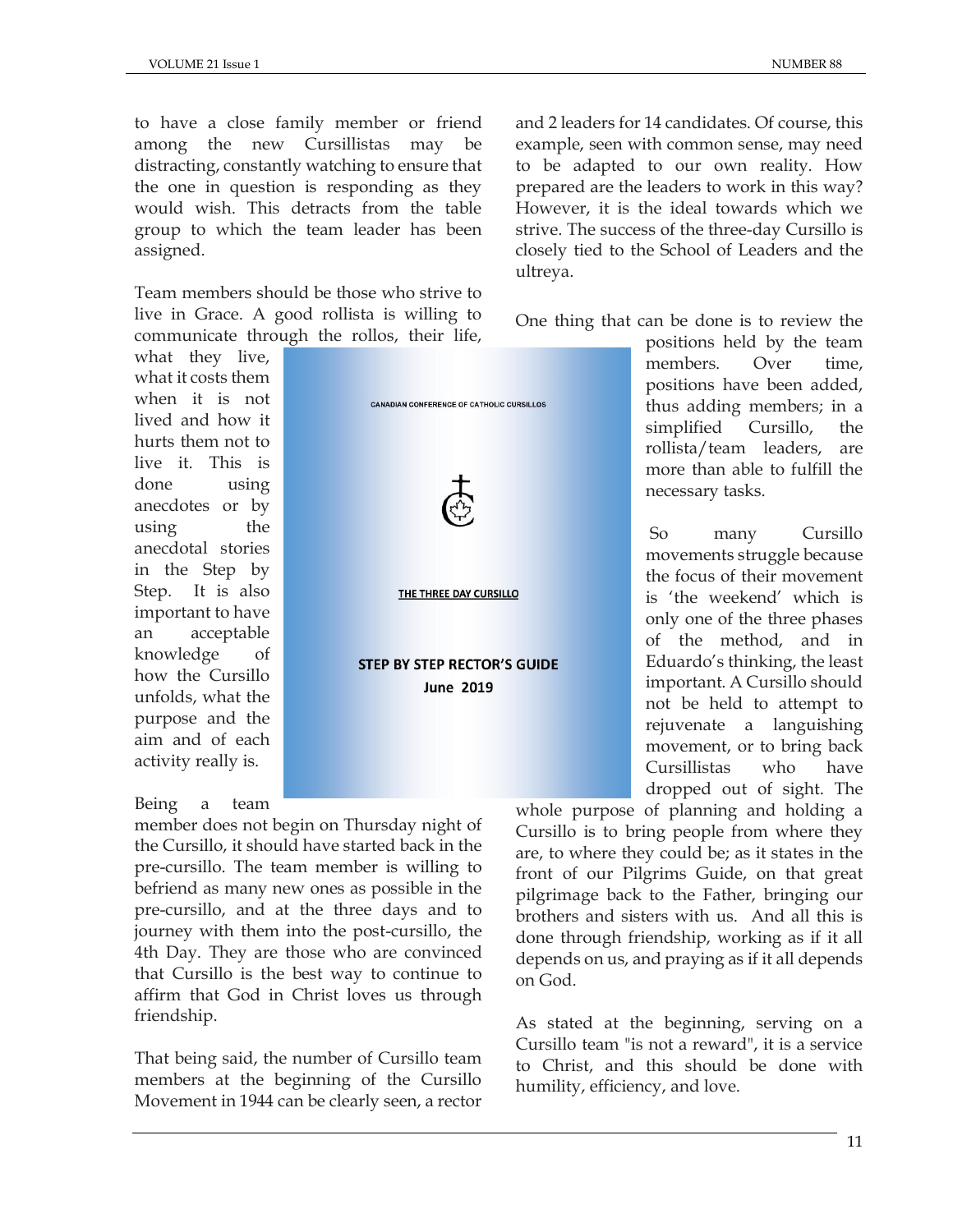# **NEWS FROM AROUND THE COUNTRY**

#### ◆ ATLANTIC, Antigonish (Tri County, Cape Breton East, Cape Breton West) Halifax, St. John's, Charlottetown, Halifax/Yarmouth (Yarmouth, Valley) Saint John. (Miramichi)

◆ QUEBEC, Montreal English.

- ◆ ONTARIO, London Area, Essex/Windsor, Kent County/Chatham) Peterborough, Toronto, Hamilton, Ottawa, Kingston, Thunder Bay, Korean.
- $\blacklozenge$  Western, Vancouver, Edmonton, Grouard-McLennan, Northern Native Cursillo.

# **CENTRAL REGION**

#### **THUNDER BAY CURSILLO DIOCESE OF THUNDER BAY, ON**

2021 was a very quiet year for Cursillo in Thunder Bay. We have had no Ultreyas, School of Leaders or Secretariat meetings, all due to Covid.

The Annual CCCC conference was again postponed also due to Covid.

Small group meetings are carrying on over Skype or Zoom.

A few Cursillistas are attending the CCCC School of Leaders and the NACG Ultreyas, both on Zoom.

Sadly, we have lost some very dedicated and active Cursillistas as they moved on to their 5th day. They will be deeply missed when Thunder Bay Cursillo resumes activities.

With the continuing mutations of the Covid virus it is difficult to predict when in person activities will resume and how many Cursillistas will be actively participating.

We leave the future in God's hands.

Reino Pitkanen, Lay Director

# **HAMILTON CURSILLO MOVEMENT HAMILTON DIOCESE, ON**

These were trying times for our diocesan Cursillo movement, as they have been for all of us. Since March of 2020, we have had no in person meetings of any kind, until October of this year. When things went into stage 3 in Ontario, the Ultreya in Owen Sound began meeting in person every second Saturday. Until Oct we regularly had 50-60 people attend the weekly zoom Ultreya. Since then, we regularly have 35-40 attend and up to 50 every second week when the Owen Sound group is not meeting in person. All of our other Ultreyas remained meeting every week via zoom. We have had no weekends since 2019 and have a tentative weekend scheduled for May of 2022, depending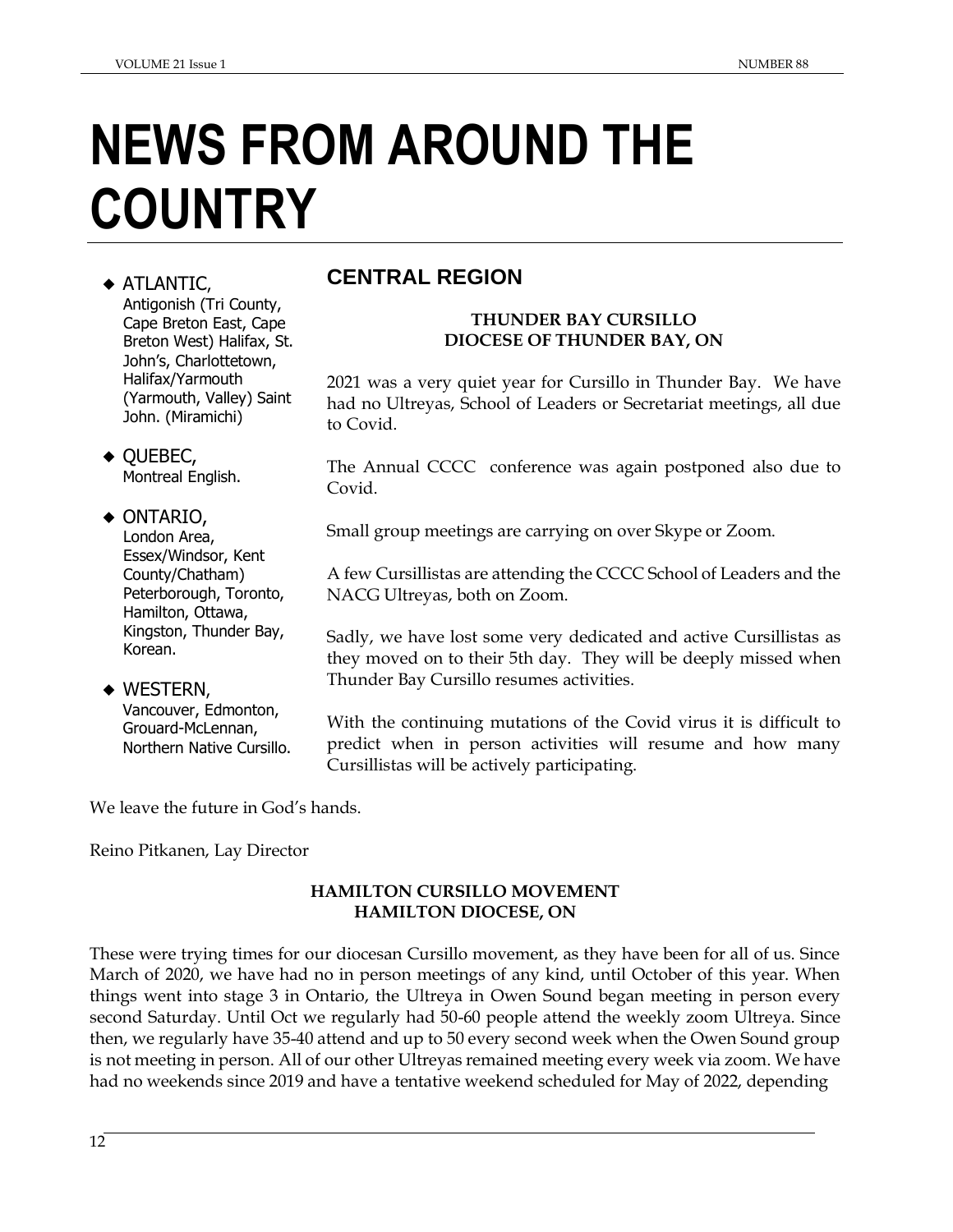# **building bridges from coast to coast**



solely on the permissions from the Health Unit and our Diocese, as well as people's confidence of being safe.

We have held our diocesan Ultreya/school of leaders weekly via zoom since March of 2020. We had plans to discontinue the zoom Ultreya and go back to in person Ultreyas in Nov. We had announced that the Ultreyas would reopen in Jan. Of course, the omicron variant has seen to it that we will continue the zoom Ultreyas for the unforeseeable time being.

There have been 16 deaths of Cursillistas from our diocese since 2020. We have held 5th Day services for all of the families who wished to have the service. They were recorded on zoom and shared with the families.

Peace of Christ, Dan Brown, Lay Director

# **OTTAWA CURSILLO MOVEMENT ARCHDIOESE OF OTTAWA, ON**

The previous Lay Director of the Ottawa Cursillo Movement had to step down from her duties in mid September for health reason. She was a person of action wanting to reawaken the sleeping giant from its COVID nap. She had organized a beginning of the year Mass for her Secretariat and everyone in support positions.

An outdoor Paise and Worship bonfire at Waupoos Family Farm was planned with appropriate social distancing and mask wearing. It was cancelled as only three out of one hundred possible people had registered.

The planned Secretariat retreat/team building exercise was also cancelled due to insufficient attendees.

Thus, I began my term as her replacement.

A June Grand Ultreya was held via a video conferencing platform. Similarly in December one was held via Zoom and in person church participation (40 people) with appropriate COVID safety protocols. There was no social meet and greet at the termination of the worship space events.

A women's Team was in preparation prior to the March 2020 COVID lockdown. This team will host the next Women's Cursillo when it is considered safe to do so.

COVID safety protocols have resulted in our weekly Central Ultreyas and regional parish Ultreyas being suspended. Some, but not all parish Ultreyas have resumed either via Zoom video conferencing or in person gatherings with appropriate COVID safety protocols.

The winds of change are blowing through the Ottawa Cursillo Movement. The way Cursillo weekends, and Ultreyas were conducted in the past, may not be the way they would be implemented in the future. With the permanent closure of La Maison de la Providence, the Orleans Retreat House which our Movement has used for forty years, we are searching for a new venue. This change is now forcing us to re-evaluate our approach to future weekends.

Brian Sarsfield, Lay Director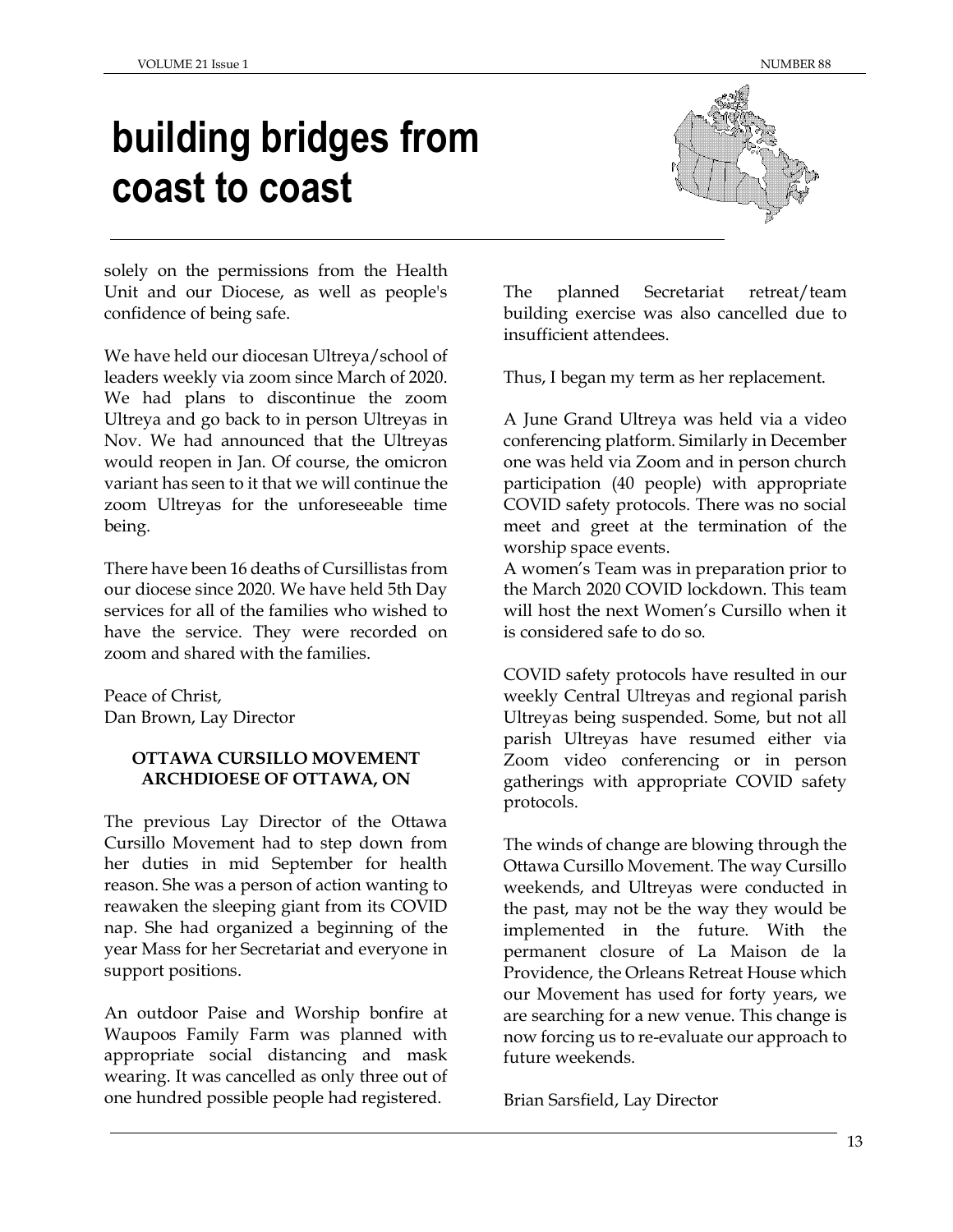# **ATLANTIC REGION**

# **YARMOUTH CURSILLO MOVEMENT HALIFAX-YARMOUTH DIOCESE, NS**

Our Cursillo Community consists of Yarmouth and area, Clare, Tusket, Wedgeport, Pubnico with occasionally Cursillistas coming from the Digby area.

The focus prior to Covid was to increase the number of people in Group Reunions and to start meeting regularly as a School of Leaders.

Cursillistas have been encouraged to attend the online national SOL sessions. Some members have attended and found them to be helpful.

No Ultreyas have been held during Covid. Some members have attended online Ultreyas from other areas. No weekends were held in 2021.

Our Cursillo movement stays in touch with email messages and some Group Reunions have met virtually and when health guidelines permit, in person. I only know of a few Group Reunions who are meeting.

Email was the only means of communication with the CCCC in 2021.The annual report is sent to the Archbishop's office in Halifax yearly.

We continue to pray for the Cursillo movement and its momentum to continue once the pandemic is under control.

Liz Richard, Lay Director

# **ANNUAL GENERAL MEETING AND RECONNECTION GATHERING**

Now that restrictions are being lifted in most places in Canada, the Officers are tentatively planning an in-person meeting to be held in Grande Prairie, Alberta. The date will be August  $20<sup>th</sup>$ , 2022. The Officers will hold their meeting beginning on the Wednesday,  $17<sup>th</sup>$ , prior to the gathering. Anyone who is planning to be in Grande Prairie at this time is welcome to meet with the Officers and the Grande Prairie Cursillistas.

The plans, as yet are tentative; however, we will have our Annual General Meeting, in person, for those who are present and via Zoom for those who will not be present. Saturday will be dedicated to a downsized version of our annual conference. We will celebrate mass together, listen to a meditation, two rollos, followed by group sharing and corridor work. The day will end with an Ultreya.

The facility at Grande Prairie has an audio visual room which will make it possible to Zoom the proceedings in a manner that will enable the participants to feel that they are part of the group.

Some billeting will be available for those who can travel to Grande Prairie and meals will be catered at cost.

We will keep you informed of further details as soon as we are reasonably certain that it will be wise to travel and gather.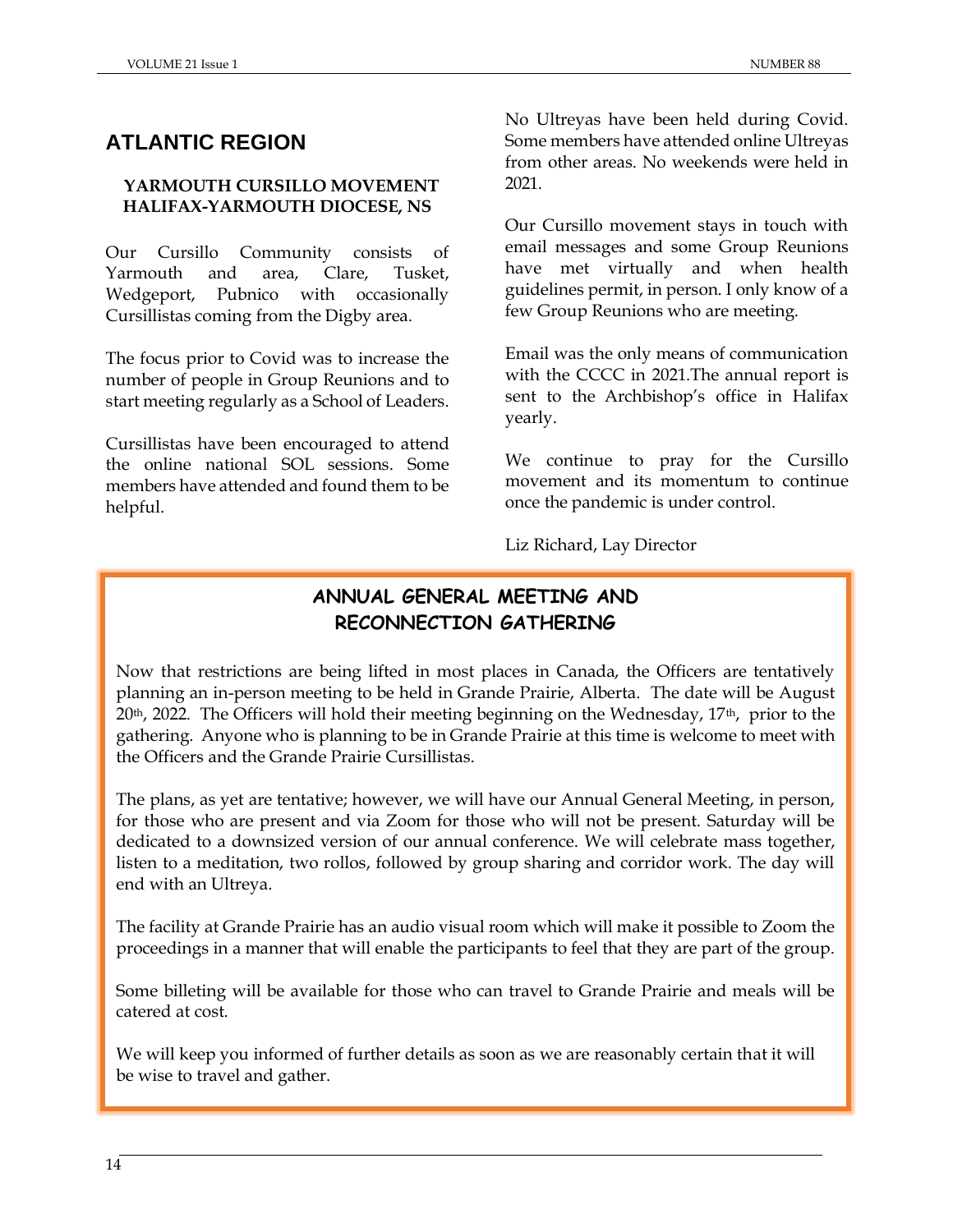# Witness *Daily we touch Him*

# **FULLY ALIVE** Rosemary MacNeil

*Rosemary MacNeil is a Cursillista from Waterloo, Ontario. She is a member of the St. Anthony Daniel Ultreya in Kitchener, Ontario.*

My name is Rosemary MacNeil. I made my Cursillo in 2012 and I sat at the friendship table of St. Therese of Lisieux.

In a book by Matthew Kelly, I came across a quote from a 2nd century saint and newly named Doctor of the Church, St. Irenaeus, who said,

#### **"The glory of GOD is man, fully alive".**

As I read this line over again, I personalized it by saying,

"The **glory** of God is **ME**, **fully alive**."

That statement really got me thinking ...... and some questions began to surface, "What does it mean to be **fully alive**?" "What does being **fully alive** look like, feel like?" "When have I felt **fully alive**?"



I stayed with the last question knowing that it might answer the other two.

I started looking back over my life and was drawn to an event that occurred when I was about 15 years old. I belonged to my parish

youth group. One of the guys in the group had a friend who asked if he could host our weekly meeting at his house and speak to our group. His name was Kevin, and he was 16 years old. We accepted his invitation.

When we arrived at Kevin's house, we were welcomed into the basement rec room. Being teenagers, we sat down on the carpeted floor in a big circle. We **watched** as Kevin lit a candle and placed in it the **centre** of the group. He then began to share with us how the Lord had **touched** him and how something in him had **awakened**.

He had had an **encounter** with God and that "something that was awakened" was the **desire** to grow closer to God by following Jesus. Just like us, Kevin had gone to Catholic school and attended Mass with his

> family on Sundays. But his **experience** had allowed everything that he had learned **about** God to **travel** from his **head** to his **heart**, and he wanted to **share** this good news.

> That longing to grow closer to

God had been an undercurrent throughout my young life **but that night** "**something happened"**........ the Holy Spirit was most definitely in our midst.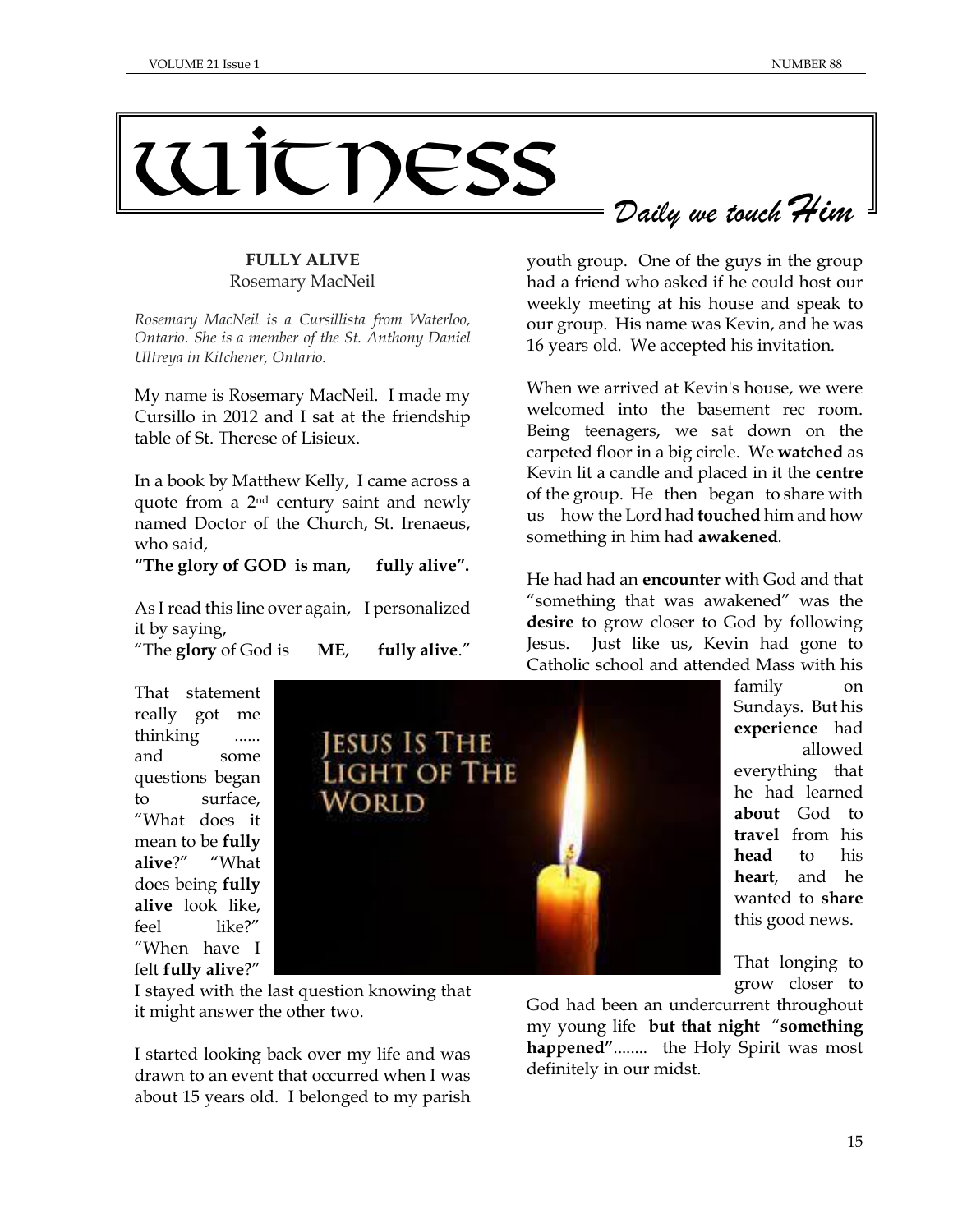By sharing his story, Kevin had **given voice** to the longing that was in all of us. We knew that God was calling us to Himself, and that we, too, could truly **experience** the Father's love. The flame of faith that was ignited by the Holy Spirit at our baptism had been fanned into an inferno by the **bold witness** of Kevin.

I don't recall the specifics of Kevin's story ... I don't think I was meant to remember...... after all, it's **his** story. I **do** know that our youth group **changed** that night. It became obvious to us why Kevin had lit the candle and put it in the centre of our circle.

It represented **Christ** and from then on, when we gathered, a lit candle burned brightly in the midst of us. Our group became Christ centred and we grew in our **faith** and in our **love** for God and one another. \*\*\*\*\*Being part of this faith-filled group of friends made me feel **fully alive**.

In his book entitled "Fully Human, Fully Alive", Fr. John Powell explains that "**to become fully human, fully alive, one must be ALIVE in Jesus Christ and allow the Spirit of God to GROW US UP in Himself.**" I just love that ..... "To **become** fully human, fully alive, one must be **ALIVE in Jesus Christ** and **allow** the Spirit of God to **grow us up** in Himself."

**Whenever I'm able to share faith with others I feel fully alive**. As a teen and young adult, in addition to our parish youth group, I was involved in the COR Movement and again knew the joy of sharing faith with others.

I have three **very close** friends from those days with whom I continue to share faith in spite of us being spread out across the country. Over the years in my various places of employment the Lord has provided some special, faith-filled individuals who were

open to talking about their walk with the Lord. What a blessing!

Through **Cursillo** I have **especially** experienced being **fully alive in Jesus**  because of the **community** of believers I find here. Through you and this movement **The Spirit of God continues to "grow me up in Himself"**. Being part of this group of friends who **desire** to **grow** in **faith** and **love** for God, and who are willing to **share** their journey, is such a gift.

When I hear one of you **witness** to how the Lord is moving in your life, I feel grateful and privileged to be trusted with your sacred story. I'm reminded of Kevin, and how the Holy Spirit **used him** to change so many lives when he shared with my youth group his **own** sacred story of what the Lord had done in his life.

Matthew Kelly talks about being **fully alive** in **all the God-given aspects** of our life ..... physically, emotionally, intellectually, and spiritually. **Cursillo helps me to do this**.

When we were **able** to gather, being **physically** present at Ultreya was so important. The **sacrifice** involved in getting up early on a Saturday morning and heading to St. Anthony Daniel was quickly forgotten when I was met with smiles, hugs and caring that warmed me even more than the hot, delicious coffee.

All around the room you could see people connecting and sharing how their week had been. If someone was absent -- they were missed. Thanks to Sandy and Dan we've been blessed to still be able to gather via Zoom. **Sure, things are different** but it's just as important to be **physically** present in support of one another. And it's still true..... If someone is absent -- they are missed.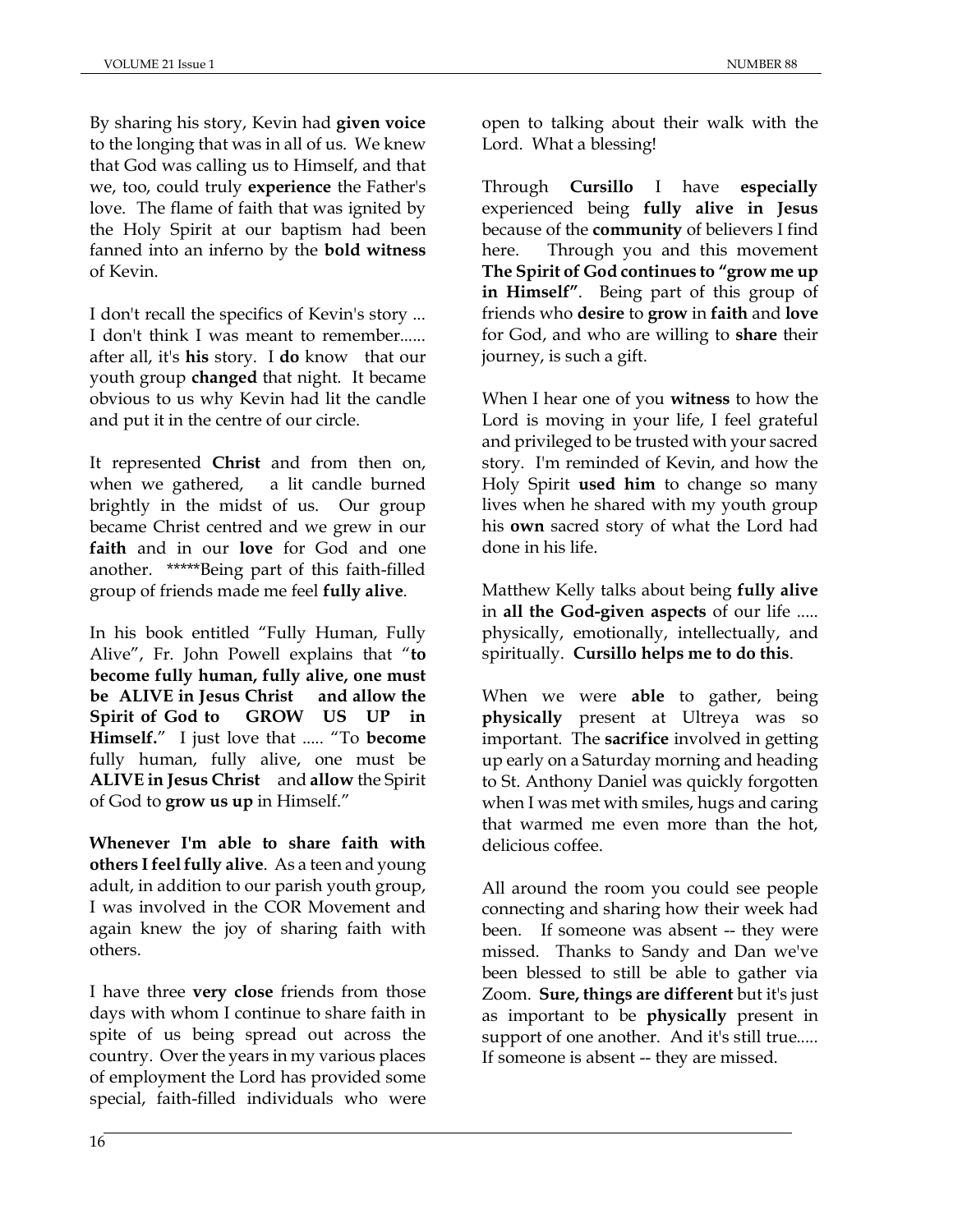When I **listen attentively** to the witness, not only with my ears but with my heart, when I reflect on the message and perhaps share a response, I feel alive **emotionally**. On more than one occasion something that was shared was just what I needed to hear that day to lift my spirits.

The **Study** I undertake, which **as you know** can come in many forms ...... stimulates my mind, touches my soul, and helps me to be **intellectually** and **spiritually alive**.

**Piety**, the orientation of my **WHOLE life towards God**, helps me to live my life in grace, which is fed by prayer and frequent reception of the Sacraments. When my relationship with God is **growing**, when I'm living the Christian life with **courage**, when I'm willing to **share the cause of my joy** with others -- I can't help but feel **fully alive**.

I **often pray** that my **life** here on earth will **give glory to God**.

Maybe **that's** why the quote from St. Irenaeus, touched me.

"The glory of God is ..... me..... **fully alive**." **THAT'S** how I can give glory to God not just by existing but by being **fully alive**. I'll repeat what Fr. John Powell said ..... that to become fully alive in this world, we need to - "Be **alive in Jesus Christ**, and **allow** the Spirit of God to **grow us up** in Himself."

For me, being **alive in Jesus** means, being on fire for love of Him, being united to Him .... in **all** areas of my life, and living my life in Grace.

Allowing the Spirit to **grow me up in Himself** means to be open and attentive to His promptings, to allow myself to be stretched (sometimes out of my comfort zone) in order to be **used** by Him.

What does being **fully alive** mean for you? What makes you feel fully alive? Are you able to tell us about a time when you especially **felt fully alive?**

De Colores.

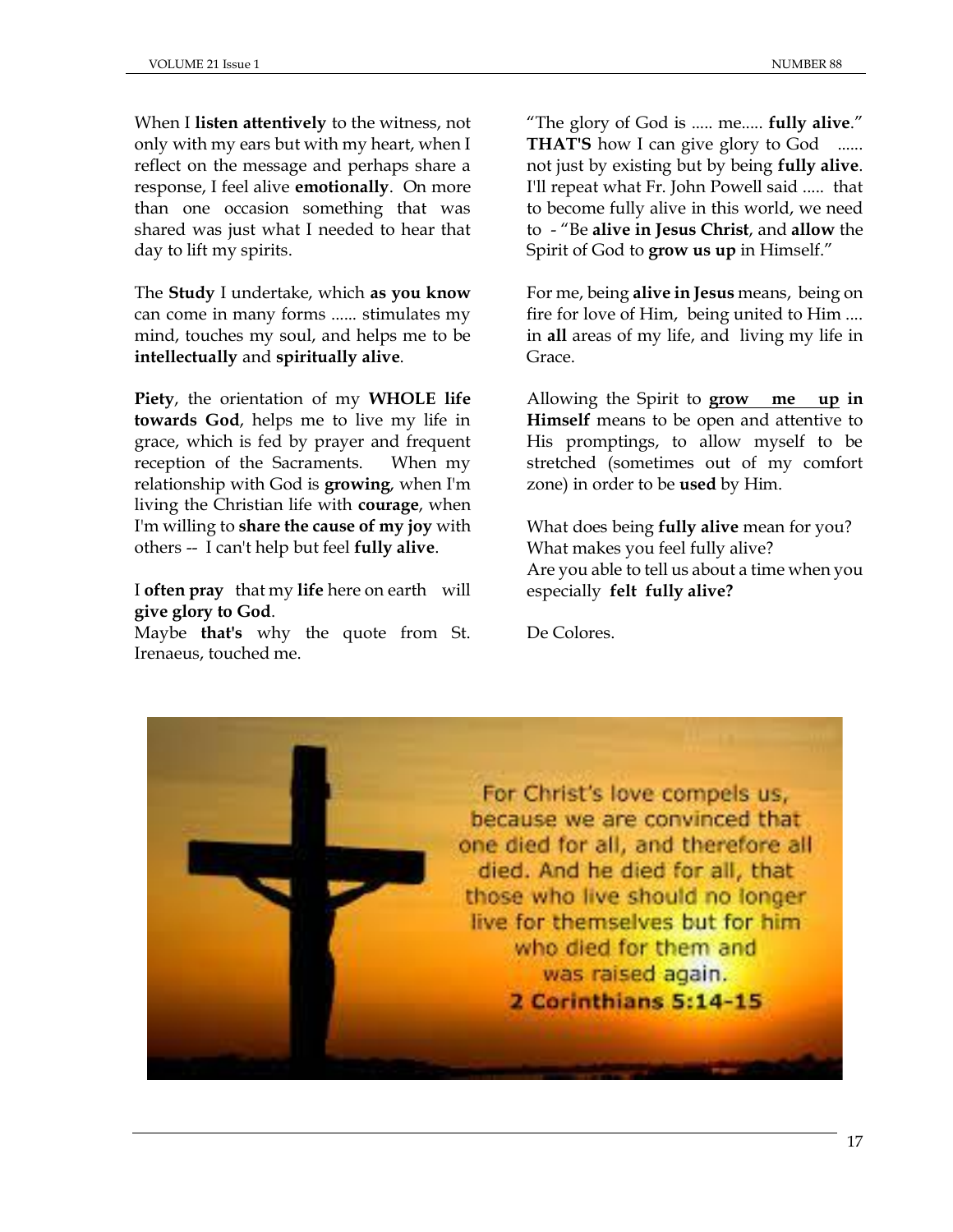# **FROM EDUARDO**

#### **FUNDAMENTAL CHRISTIANITY**

# **1. FUNDAMENTAL CHRISTIANITY THE DIFFICULTY IN DEFINING IT**

Because of its radical simplicity it is very difficult, if not impossible, to define and describe it, but perhaps it is much more difficult to update it because since Christ became a man, He demonstrated it explicitly with His life, He asserted it with His death and he endorsed it with His resurrection, and thus He made the message of God the Father quite clear to men – to all persons of all time - that He (the Father) loves us all in Christ. This is the reality that underlies all other realities.

# **2. IT IS MADE KNOWN THROUGH WITNESSING**

Compared to what this reality means when it is believed and lived out by man, all other realities fade and become relative. And, if this reality is brought to become a power in our daily life, and is allowed to govern it, and becomes its guiding principle, all other realities will not merely pale in comparison, but will be given preference in the order of our priorities.

Then, the values that man values, valued, from an always new perspective – the Evangelical perspective – will become meaningful, and thus we will gradually get to acquire a view of life and of things which is always alive, which gives life a willingness, enthusiasm, vigour, and elation similar to those of a debutante.

This means that we learn to calculate and assess the successes and failures we find in our life, using a scale that never fluctuates; that is, the scale that will be used on Judgment Day.

# **3. LIFE MUST BE LIVED**

Life must be lived, one cannot stand still, you must either move towards or flee from it. Life flows and its flow takes place in a changing world. Everything changes, things, ideas, events, structures, men/women. Only FUNDAMENTAL CHRISTIANITY always has the full compelling force of what is simple. It is the good and fruitful seed that when it falls on good soil - the heart of man and is accepted by him, it gives birth in his heart to what Christ in the Gospel calls the Kingdom of God, and He tells us that it is within each of us.

All the slips and mistakes of Christians from every age have always been caused by the stubborn determination of wanting to have the Kingdom of God somewhere other than within us, where it really is, - a stubborn determination that is often even mandated. When this has been the case, when we have tried in vain to find it and look for it elsewhere, the one who lost out has always been the man, for whom Christian things do not include the essential position of being human. This often leads to fanaticism, moralism, ritualism, closed/exclusive spirituality, or aggressive proselytism. All these empty searches for the Kingdom, besides causing confusion, tend to disconnect the plain and ordinary person from his or her environment. Fundamental Christianity can only be incarnated, manifested, made visible, expressed, transmitted, and expanded through the human being.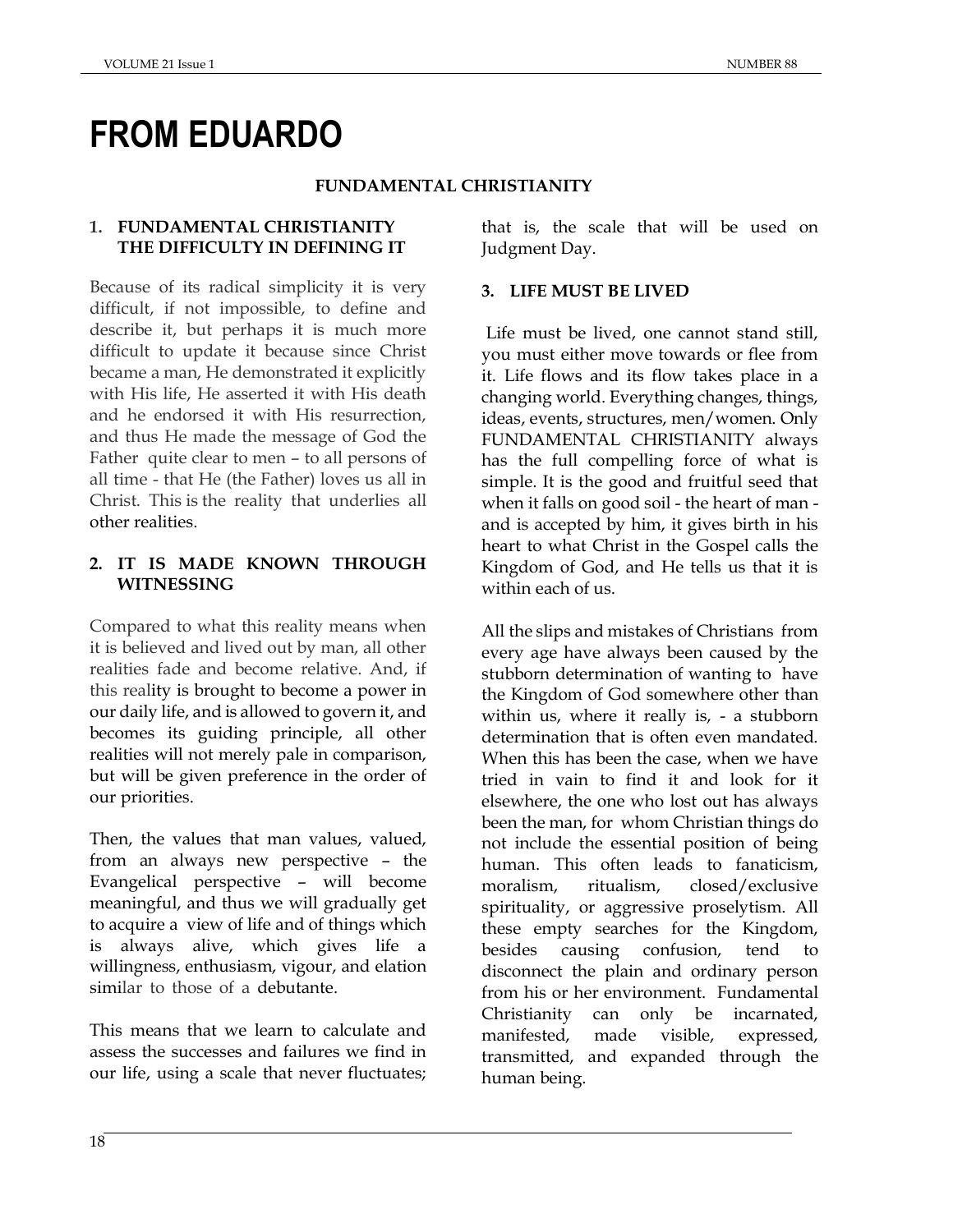# 4. **THE HUMAN PERSON IS THE VEHICLE THROUGH WHICH "FUNDAMENTAL CHRISTIANITY" IS EXPRESSED**

It is quite apparent that what God wants of man is a personal response to His love, because He knows very well that the best way to reach the person is through other men or women.

When the man or woman who, conscious of their dignity as a redeemed person, chooses to place the Gospel at the heart of his/her life, trying to live it out with conviction, determination and perseverance, it can truly be said that they are witnessing to FUNDAMENTAL CHRISTIANITY, and thus they become a vehicle of its expression.

For FUNDAMENTAL CHRISTIANITY is more than a theory to study, analyze and thereby complicate one's life and that of others; it's a wonderful adventure to involve the whole of life and that which – putting in the appropriate means - will give to life the light and the necessary momentum, if accurate and consistent, enables us to live life in its fullness.

FUNDAMENTAL CHRISTIANITY, as has already been said - cannot be defined or described from the outside. If it is not lived, it cannot be experienced, and it can only be experienced and made known by witnessing to it. And yet, in this world we are not going to be able to grasp or comprehend it, and much less to perform it in its entirety**;** this is not possible for now. However, it is possible to begin to comprehend some aspects of it as one ventures into the adventure of truly living it.

# **5. IT IS THE DRIVING FORCE BY WHICH WE ATTAIN LIFE'S GOALS**

FUNDAMENTAL CHRISTIANITY is not to

be diluted by peripheral, prefabricated and remotely controlled behaviours, but to support and promote life's goals from within oneself, with a firm conviction rooted in faith, but without losing the sense of what is real and true.

When FUNDAMENTAL CHRISTIANITY is lived without reservations, which is to say, as the vocation to which every Christian can aspire, by the grace of God, this vocation, despite the difficulties, is always rewarding, attractive and pleasant as a longed-for vocation.

FUNDAMENTAL CHRISTIANITY is the constant centre and the permanent foundation of what is genuinely Christian; of Christ.

It's wonderful that Christ has redeemed us, but perhaps the awe-inspiring event of redemption may eclipse a reality so intense that, at times, we may not be able to perceive it with the required intensity needed to wonder at it and, to at least try to appreciate and be thankful for it.

Christ, becoming incarnate in our lives, has provided us with the motivation, orientation, and goal to be able to live and make the most out of life.

By any measure, or in any situation, conflictive or not, Christ is always the Way, the Truth, and the Life. Christ not only resolves any situation that may occur, but also ensures that no matter how involved a situation may be, or how complicated as it may appear, something good and positive will invariably be the outcome**.**

At anytime, anywhere, the living Christ - in the person who lives in him by grace, as the Way provides direction, as the Truth renders clarification, and as Life is the source of dynamism, energy, vitality, and strength to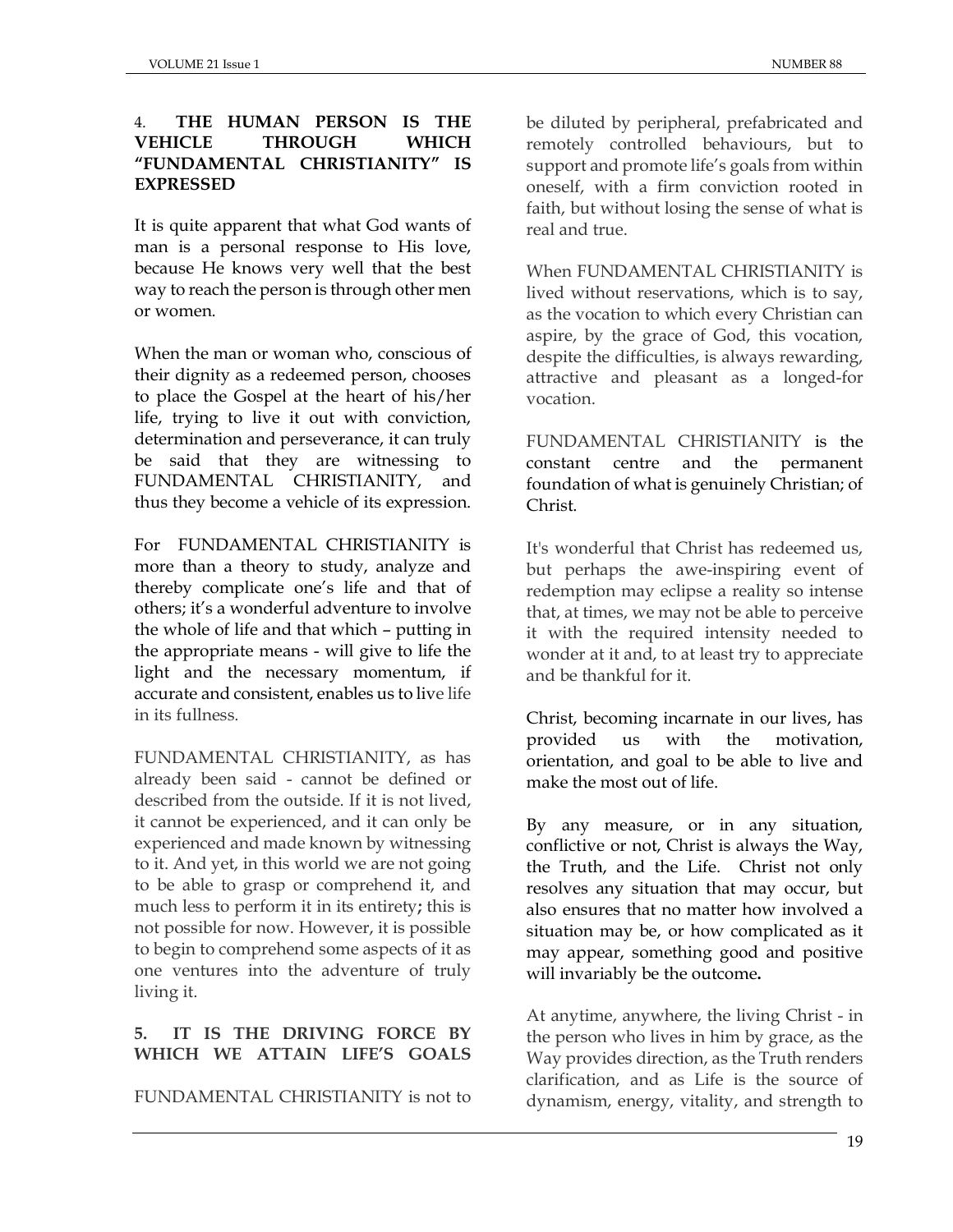not give up until the fullest, most satisfactory and effective solution is reached, because what is Christian is always and, in any situation, the culmination of what is possible. This criterion requires and is indicative of the specific, accurate, and honest attitude we are to take when we ask God for the impossible**,** because only God can make all things possible.

# **6. THE VOCATION OF EVERY CHRISTIAN**

When FUNDAMENTAL CHRISTIANITY is lived as a lively, conscious, and active lifestyle, it enhances the best qualities of the person, and assists in helping that person to make the one personal decision which marks that person as a Christian; i.e., to respond positively to the invitation of Christ when he asks: "Take up your cross and follow me." For anyone who wants to follow Christ, this means that one has to unflinchingly move towards all of the crucifying circumstances that one has or will have in his life. This means that irrespective of the circumstances, one has to be, first and foremost, a Christian.

When FUNDAMENTAL CHRISTIANITY is comprehended by generous people, they often feel called to make this FUNDAMENTAL CHRISTIANITY known, and it drives them to carry the cross for others, many of them believing that this act constitutes in itself FUNDAMENTAL CHRISTIANITY. This decision is undoubtedly good, provided one doesn't have the intention of leaving behind one's own cross. That would be dangerous, because sometimes one is taking more interest in "doing good", rather than trying to be good in spirit and in truth. This form of behaviour can even go so far - our frailty can reach such extremes, to do good is an attempt to exempt us from being good.

# **7. CARRYING THE CROSS OF OTHERS**

Carrying the cross of others is a fact that requires that we do so with the absolute conviction that this is not repayable, that we should never expect to receive payment or reward for what we do.

Whenever someone expects to receive even an atom of gratitude for their efforts on behalf of others, their attitude has been distorted, and if what you expect is praise, and especially you already count upon it, you will sooner or later come to disappointment and bitterness, thereby fueling the number of those undergoing the fatigue of doing good, assuming they have saved themselves from falling into a painful and annoying resentment

# **8. THE UNAVOIDABLE ENCOUNTER WITH ONESELF**

This is the reason why the most important of all, when trying to live the Christian adventure is the encounter with oneself, with the aim of accepting oneself as he/she is, understanding that we can get better, and to have the good taste of making our journey in the company of others.

Without this disposition, we run the risk that our contact with Christ may lead to an immaterial mysticism, where our behaviour counts more than our convictions.

We also run the risk that our contact with our brothers/sisters, especially with neediest, will turn us into a 'busy body'– one who does not need anything except himself – and who sets out to fix the world: the church, the sacraments, priests, etc., etc.

# **9. THREE ESSENTIAL LINES OF ACTION**

The Cursillo Movement, because it was designed precisely to live out and spread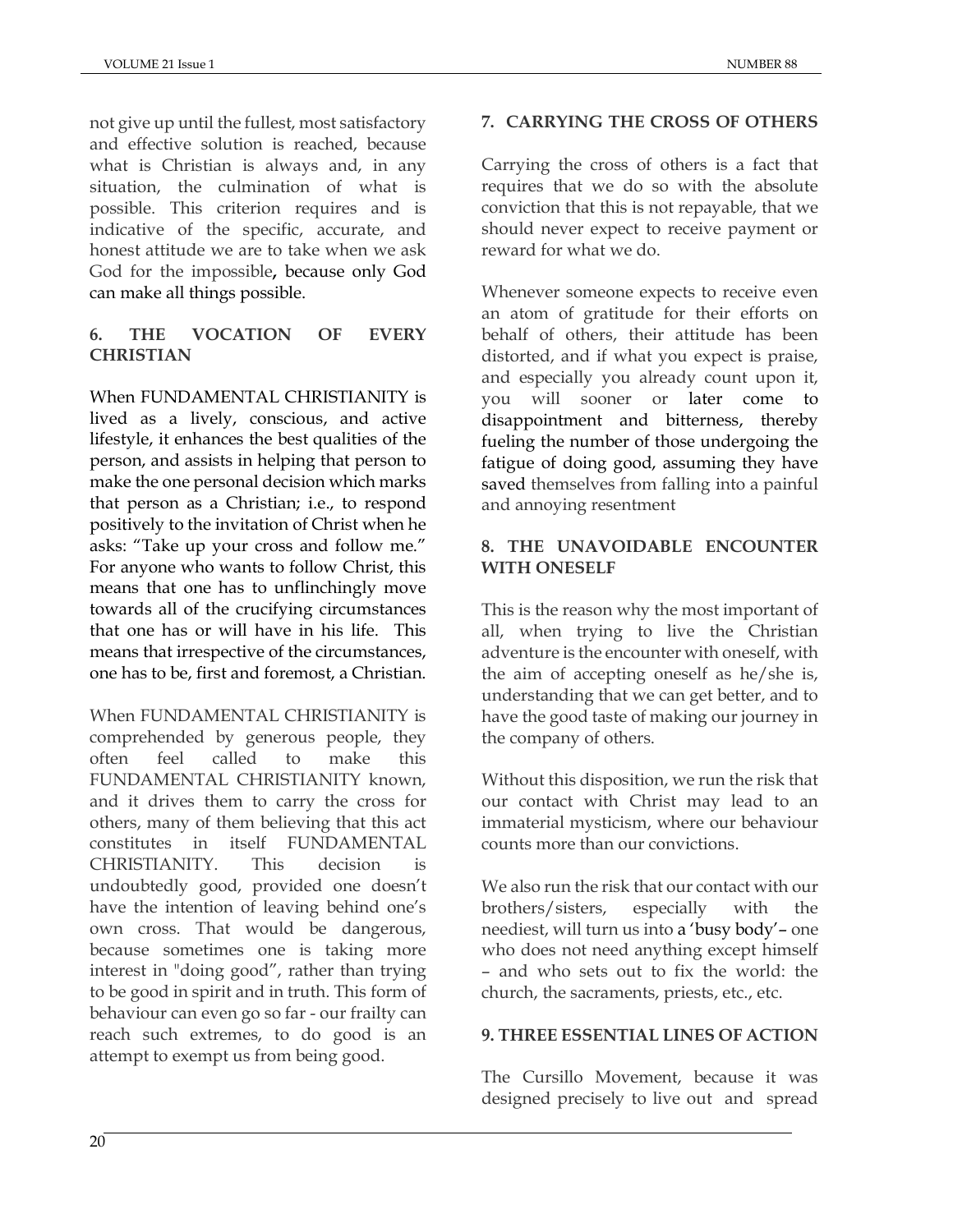FUNDAMENTAL CHRISTIANITY, is committed to also making known three main lines of action which, rather than interfering with the creativity and originality of those who have lived the experience of a Cursillo, work to bring about a sense of conformity wherever God has placed them and to acquire the knowledge to decide what is best for them to live a Christian life with joy and happiness, even when they are confronted with the offers coming to them from the wellstocked apostolic market.

# **10. TO BEGIN WITH ONESELF**

These Essential Lines of Action include: To accept oneself as one is, to understand that one can be better, and to make the journey in the company of others.

To accept oneself as one is, as well as accepting the time and place that God has willed for you to be born and live, thanking God for your qualities, which, when taken into account, will help you to accept your limitations.

To understand that you can be better. This doesn't mean that you have to strive and fight however you can and to be stubborn to the bitter end to be the best. It means instead that you should always strive to improve yourself in all aspects of your possibilities and to trust fully that God can truly make possible what may appear to us to be impossible. Such an attitude is crucial, especially if we plan to go on the road to meet others, because we are cautioned by Scripture to "first take the beam out of your own eye".

To journey in the company of others. The Good News, when it is the motive and goal of one's life, is ever-new and ever-good, with a kindness and a novelty which tends to expand and be transmitted. But this expansion and transmission has to start with oneself and from within and must be grounded in the full conviction and belief in FUNDAMENTAL CHRISTIANITY. If your actions are not the fruit of your conviction, how are others going to believe that you believe that God loves you? This means that one must always and above all orient one's efforts to being a true friend to those closest to us. Indeed, we should consider that the axiom, "love your neighbour as yourself", should now be more precisely interpreted for us as: "be a friend to the ones closest to you".

To worry about those in distant lands who suffer from all kinds of hardships, to pray for them, and even to send them our economic help, does not exempt you, nor anyone, of the joy that you can provide to those that are close to you, with your attitude of listening and understanding, and even with affection and tenderness if it's your wife or your husband or your children… friends, neighbours, everyone – Your new vision and spirit must somehow touch all of them.

Not through moral and paternalistic sermons, but simply by letting it filter naturally through your actions.

Being a Christian today, at a time when distances have been shortened so much, and yet people live so apart from each other, means facilitating environments that enable communication, first and whenever possible, with the ones closest to us, but later or maybe simultaneously, with those "Far-Away", those who do not know the Holy Spirit, because nobody has spoken to them about him, and who have been misinformed about Christ and his Church and who lack information about what moves, encourages and concerns us.

We need to bring FUNDAMENTAL CHRISTIANITY to the "Far-Away" because it may be, that when these individuals grasp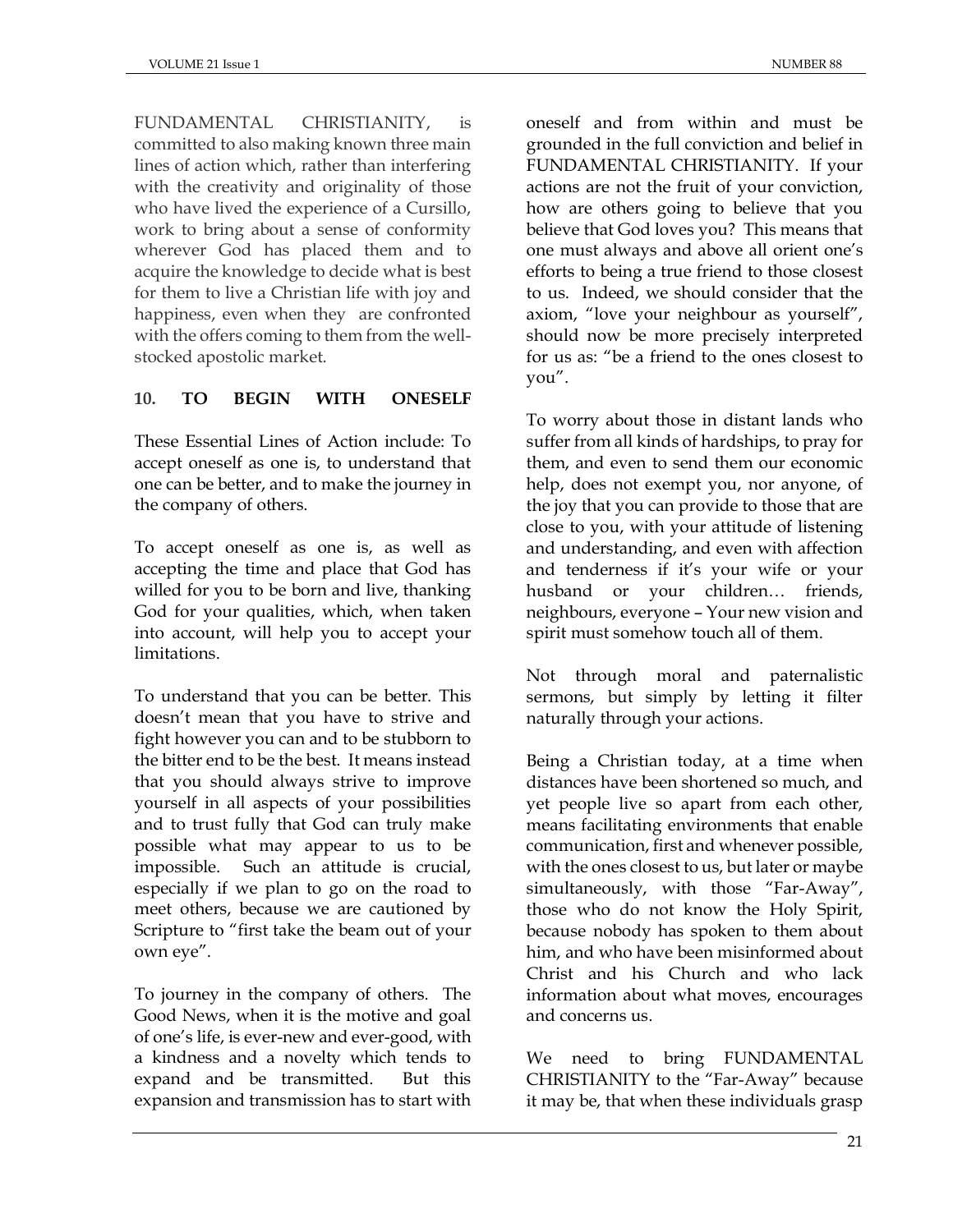the meaning of it, they may grasp the message with much more interest and enthusiasm than us, so that those who are today a target, may tomorrow be our example and our incentive.

The life of the Christian is by essence communitarian and the community is the union of people. Someone once said, no doubt correctly, that the Church is God's idea for people to live in community without losing their personality.

God wants to be firmly set in the conscience of all persons, to enlighten them with the **\*\*\*\*\*\*\*\*\*\*\*\*\*\*\*\*\*\*\*\*\*\*\*\*\*\*\*\*\*\*\*\*\*\*\*\*\*\*\*\*\*\*\*\*\*\*\*\*\*\*\*\*\*\*\*\*\*\*\*\*\*\*\*\*\*\*\*\*\*\*\*\*\*\*\*\*\*\*\*\*\*\*\*\*\*\*\*\*\*\*\*\*\*\*\*\*\*\*\*\*\*\*\*\*\*\*\*\*\*\*\*\*\*\*\*\*\***

El servent de Deu Eduardo Bonnín Aquiló

El siervo de Dios Eduardo Bonnín Aguiló

Servant of God Eduardo Bonnín Aguiló light and drive that are given by living out, namely the desire to live out, or the sense of sorrow for not living, FUNDAMENTAL CHRISTIANITY.

What matters is to gradually make what is possible, possible, first within the existing framework within which your life is located, and then where you can and want to get to; counting on the wealth that contact with Christ and with your brothers and sisters, will be providing for you.

Eduardo Bonnín Francisco Forteza

> Oh God, the dispenser of all graces and charisms

You grantedyour servant EDUARDO BONNIN AGUILO the grace of dedicating his whole life, with humility and generosity, to the work of the CURSILLOS IN CHRISTIANITY MOVEMENT. He travelledthefive continents proclaiming that God in Christ loves us.

Grant us through his intercession the favour that we now implore Thee. (Name the favour being requested)

Also grant us thegraceofhis beatification for your glory and the good of your Church that shines out through the lives of its saints.

We beg this of You in the name of our Lord Jesus Christ. Amen. (At the end we pray The Lord's Prayer)

This prayer card is available through the Resource Centre for \$2 apiece.